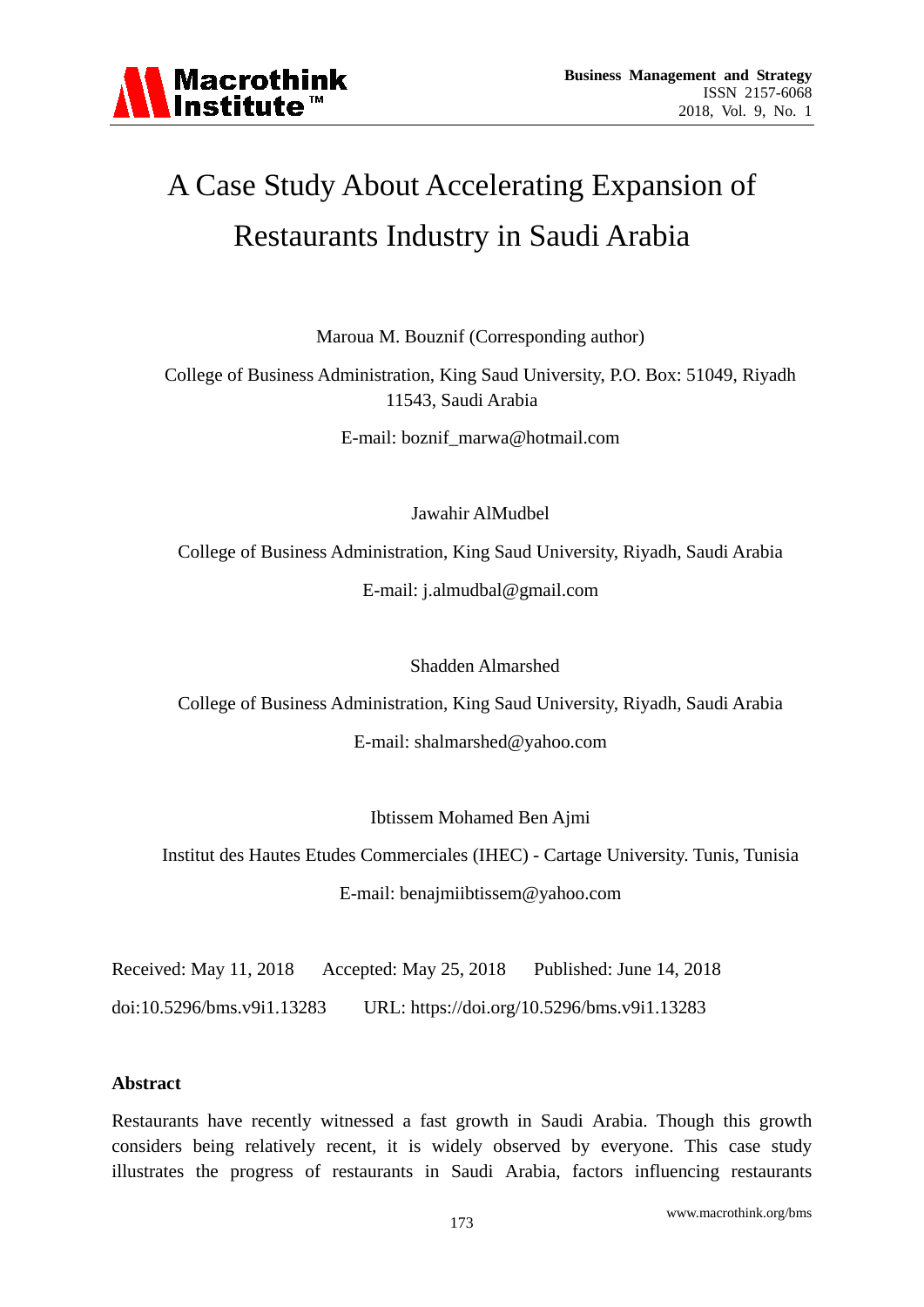

expansion, some strategic and tactical issues in managing restaurants, restaurants classification. Besides, it describes the key players' restaurants, presents some new trends and challenges attached to their growth and finally where the restaurants are heading to.

**Keywords:** Case study, Saudi Arabia, Restaurants, Cafe, Managing restaurants, Restaurant expansion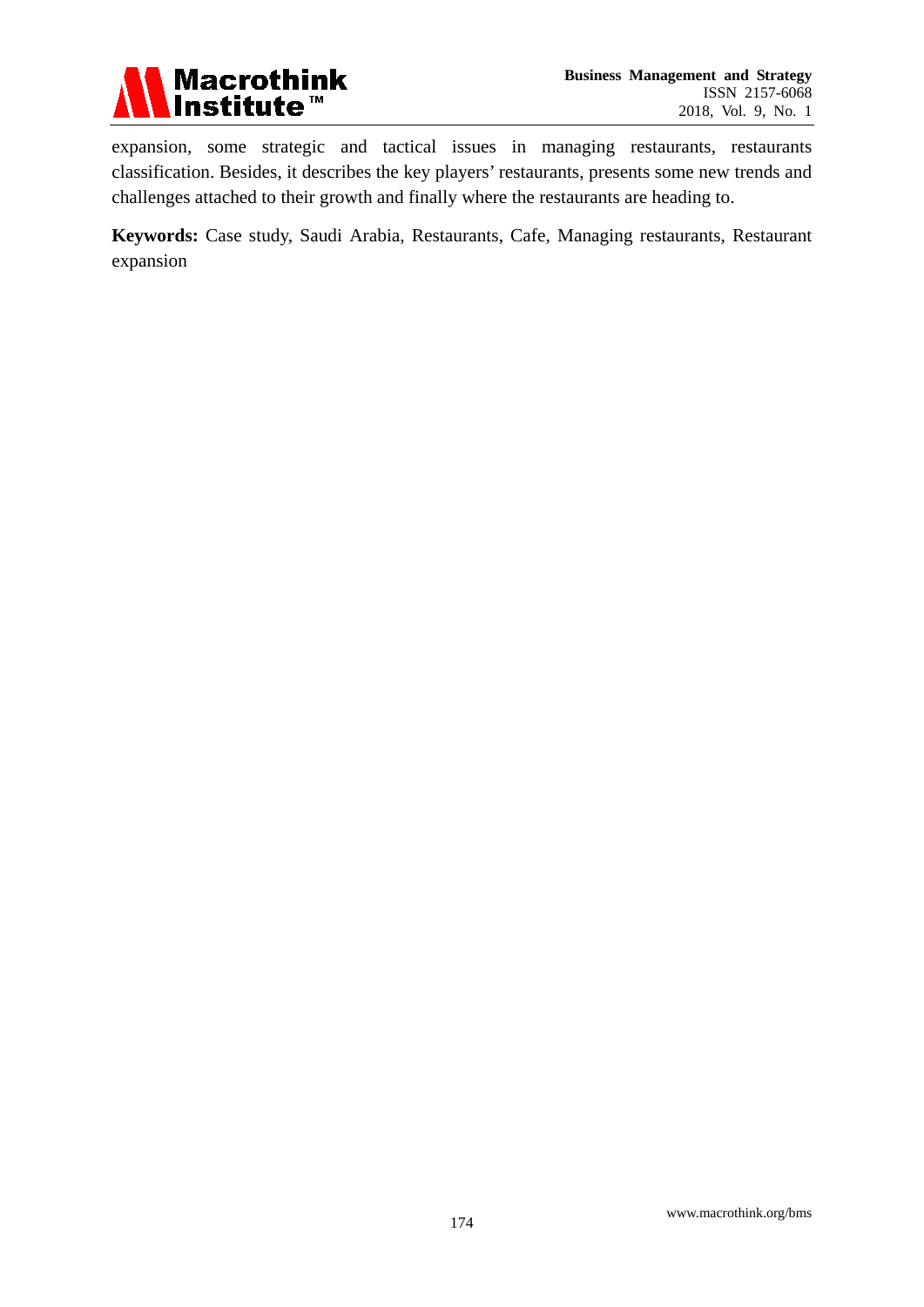

# **1. Introduction**

The culture of eating out at the restaurants in Saudi Arabia is still relatively new. Although there is an early emergence of consuming soft drinks and Turkish sweets, the notion of fast food restaurants was delayed to more than four decades (www.alriyadh.com, 2012). In the past Saudis did eat food just at their homes or at visitations where it was prepared by their housewives. The initial reason of restaurants beginning in KSA was for traveling purposes, where travelers found a place to eat and rest in, unlike city residents who were facilitated within a permanent place to live in (www.alriyadh.com, 2014). Today the investment in that sector has rapidly increased by more than 17 billion Saudi Riyals (SR) wherein it offers many jobs opportunities to Saudis (www.slaati.com, 2015).

This case study sheds light on some strategic and tactical issues impacting the rapid growth of restaurants sector as a leisure activity in KSA. In addition, it introduces some new trends such as: shift toward diet centers and healthy food, electronic restaurants though social media, and fully female-services restaurants. On the other hand, it clarifies some challenges that facing this sector like, stiff competition between restaurants, an increase in life expenditures and inflation, and finally health problems. As figure 1 (Restaurants landscape in Saudi Arabia) illustrates the pattern of this case study which was adopted from: {What, Who, How And Where: Retailing In Saudi Arabia} with some modifications that fit the situation of Saudi restaurants (Kukko & Al-Aali, 2015).



Source: What, Who, How And Where: Retailing In Saudi Arabia

Figure 1. Restaurants Landscape in Saudi Arabia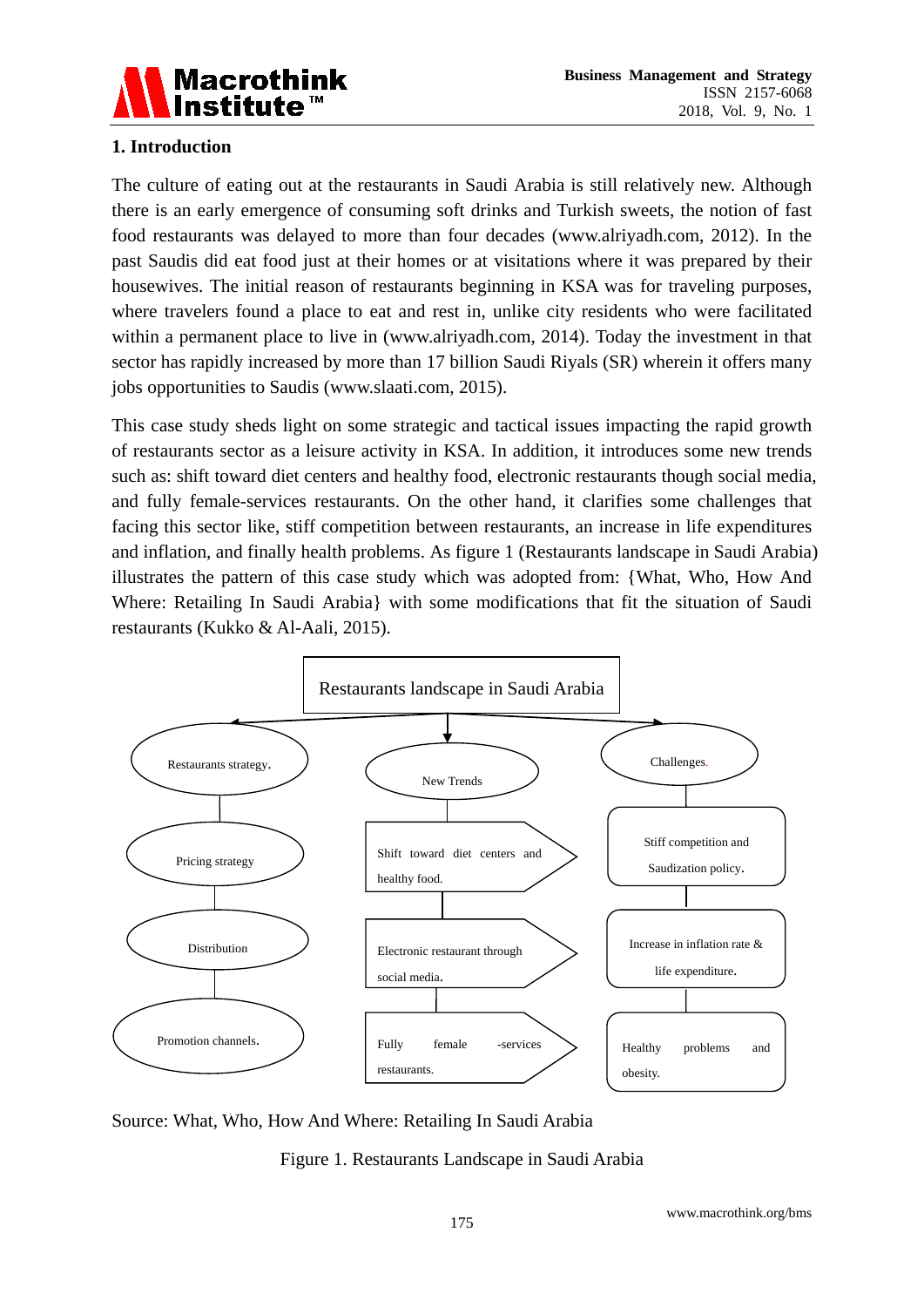

An estimated study has recently conducted about the returns from restaurants and cafes sector reported 23 billion Saudi Riyals (SR) in 2015 (www.alriyadhtrading.com, 2018). According to Riyadh Chamber of Commerce and Industry; restaurants sector classifies by their market contribution into three segments: fast food restaurants 56%, full service restaurants 35%, and coffee shops 8% (www.alriyadhtrading.com, 2018). Therefore, some businessmen shift toward investing more and more in that industry because it is a lucrative trade.

# **2. The Progress of Restaurants in Saudi Arabia**

Makkah was the first city in Saudi Arabia where restaurants initially appeared for pilgrims' services who came to perform Hajj (Pilgrimage). In light of that, "Abu Rashid Cafe" was the oldest recorded restaurant at King Abdulaziz era, serving Pumpkin Sauce, where it was located at the back of his royal palace in Riyadh (www.alriyadh.com, 2014). After that many restaurants start to appear in Riyadh like AlOjela Restaurant, Sahara Hotel Restaurant, AlQabani Restaurant, and AlHella Restaurant. Thus, it can be inferred that the restaurants function was simply as cafes where people bring meat with them to be cooked by waiters.

Basically the services of restaurants were by the command of consumers, and they were exclusively for males' services, so no females were allowed to go to restaurants or cafes at that time. Initially, the services of restaurants were restricted only to individual males. In nineties, a new style of "family restaurants" started to show up in KSA and since that time till today Saudi families enjoy eating out at restaurants (www.alriyadh.com, 2012). Notably the point of Saudi community view about restaurants has finally changed after it was a disgrace and shame on individuals to go such places.

Surprisingly, one of the most major shift in the history of Saudi restaurants happened when the emergence of hamburger restaurants was concurrent with Shawarma restaurants in 1980, however, Pizza restaurants were delayed to appear at the end of the eighties. Later, in the early nineties, Saudi discovered a new trend of coffee shops where they taste different flavors of Turkish and Italian coffee. Ultimately, different types of global cuisines begin to flourish in Saudi Arabia.

Restaurants are annually increasing across whole the regions of Saudi Arabia. According to the General Authority for Statistics [\(https://www.stats.gov.sa\)](https://www.stats.gov.sa/); there are about 15,782 restaurants in 2014. Apparently Makkah has almost the largest figure of Saudi restaurants by which it has 5,187 restaurants in 2014. Then, Riyadh (the capital city) is the second city after Makkah by which it has 3,245 restaurants (See table 1 which represents numbers of Saudi restaurants by regions).

As the agile expansion of restaurants market increases, a conducted study by the Chamber of Hospitability Commission in Jeddah and the Ministry of Labor aims to classify restaurants sectors in Saudi Arabia. According to Mr. Makki, there are five possible targeted restaurants: (i) fine dining restaurants; (ii) fast food restaurants; (iii) traditional food restaurants; (iv) fine dining and fast food restaurants; and finally (v) cafes (arabic.arabianbusiness.com, 2016). Another key point, there is a potential sub-classification to restaurants which differs in term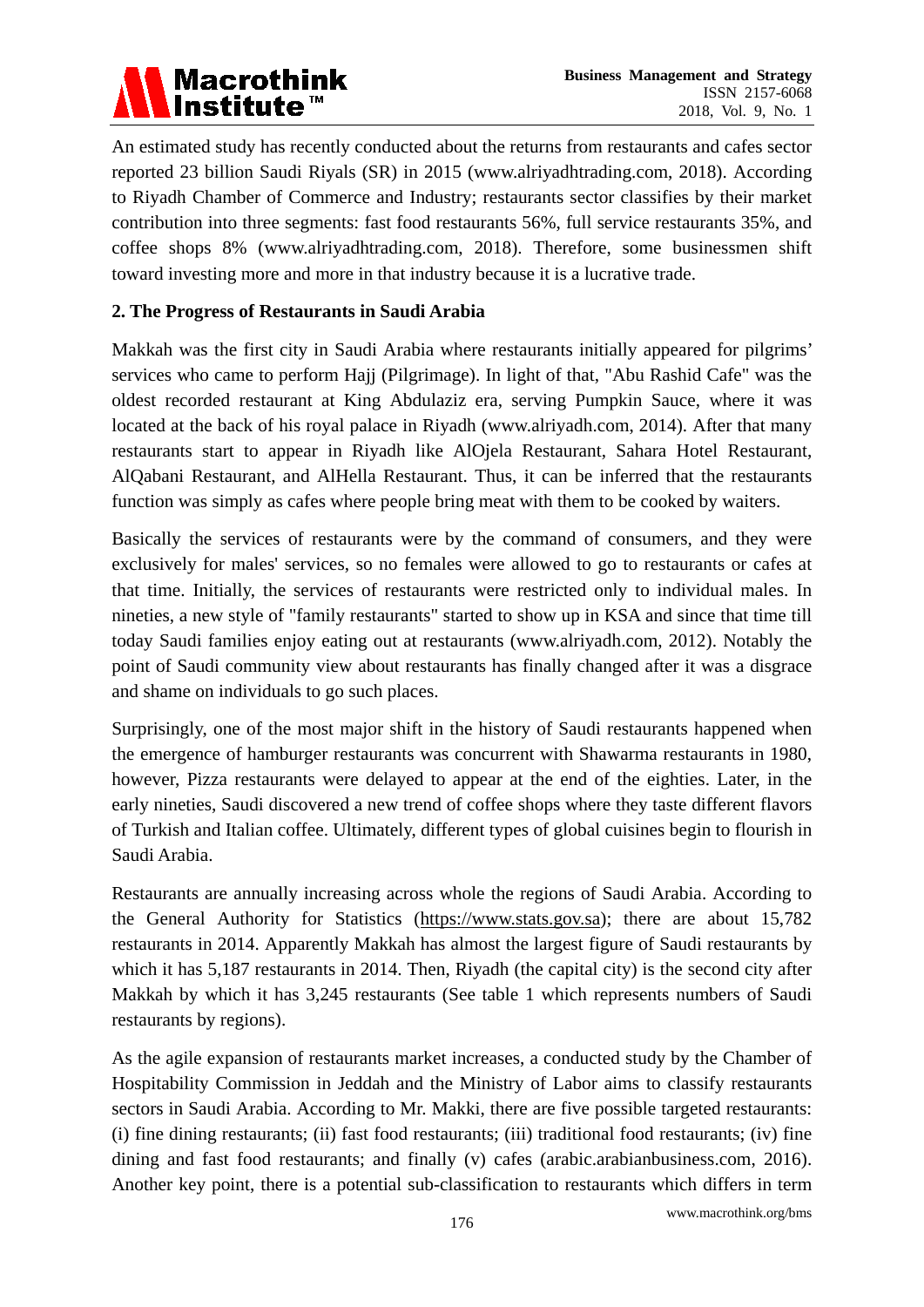

of types, sizes, classes, cuisines, and the geographical locations of the restaurants.

| Geographical            | 2012   | 2013   | 2014   |
|-------------------------|--------|--------|--------|
| <b>Zones</b>            |        |        |        |
| Riyadh                  | 2,968  | 3,082  | 3,245  |
| Makkah                  | 4,908  | 5,056  | 5,187  |
| Medina                  | 993    | 1,023  | 1,049  |
| AlQassim                | 615    | 634    | 650    |
| <b>Eastren Province</b> | 2,698  | 2,787  | 2,857  |
| Asir                    | 781    | 805    | 826    |
| Tabuk                   | 395    | 407    | 417    |
| Hail                    | 256    | 264    | 271    |
| <b>Nothern Boardes</b>  | 189    | 195    | 200    |
| Jizan                   | 460    | 474    | 486    |
| Najran                  | 228    | 235    | 241    |
| AlBaha                  | 190    | 196    | 201    |
| AlJouf                  | 144    | 148    | 152    |
| Total                   | 14,825 | 15,306 | 15,782 |

#### Table 1. Number of Saudi Restaurants by Regions

Source: [https://www.stats.gov.sa](https://www.stats.gov.sa/)

#### **3. Factors Influencing Restaurants Expansion in Saudi Arabia**

#### *3.1 International Workforce*

Non-Saudis represent more than one-third of Saudi population. Basically in the past the main dish in KSA was just restricted to Kabsa that was cooked at homes till Yemenis introduced the first (Kabsa and Mandi restaurants) where cheaper and convenient rice meals were served to Saudis (www.alriyadh.com, 2014). In addition, some other nationalities have a great impact in Saudi restaurants are Pakistani, Indian, Egyptian, Sudanese, and Syrian because the accounts a large portion of workforce. As table 2 (Workforce in Saudi Arabia) shows the percentage of international workforce in Saudi Arabia, it is adopted and scheduled from this website (www.alriyadh.com, 2014).

Table 2. Workforce in Saudi Arabia

| Rank    | Nationality | Percentage |
|---------|-------------|------------|
| First   | Indian      | 19.4%      |
| Second  | Pakistani   | 14.5%      |
| Third   | Bangladeshi | 14.4%      |
| Fourth  | Egyptian    | 14.3%      |
| Fifth   | Philippine  | 11.3%      |
| Sixth   | Yemeni      | 5.07%      |
| Seventh | Indonesian  | 4.19%      |
| Eighth  | Sudanese    | 2.5%       |

Source: www.alriyadh.com/976708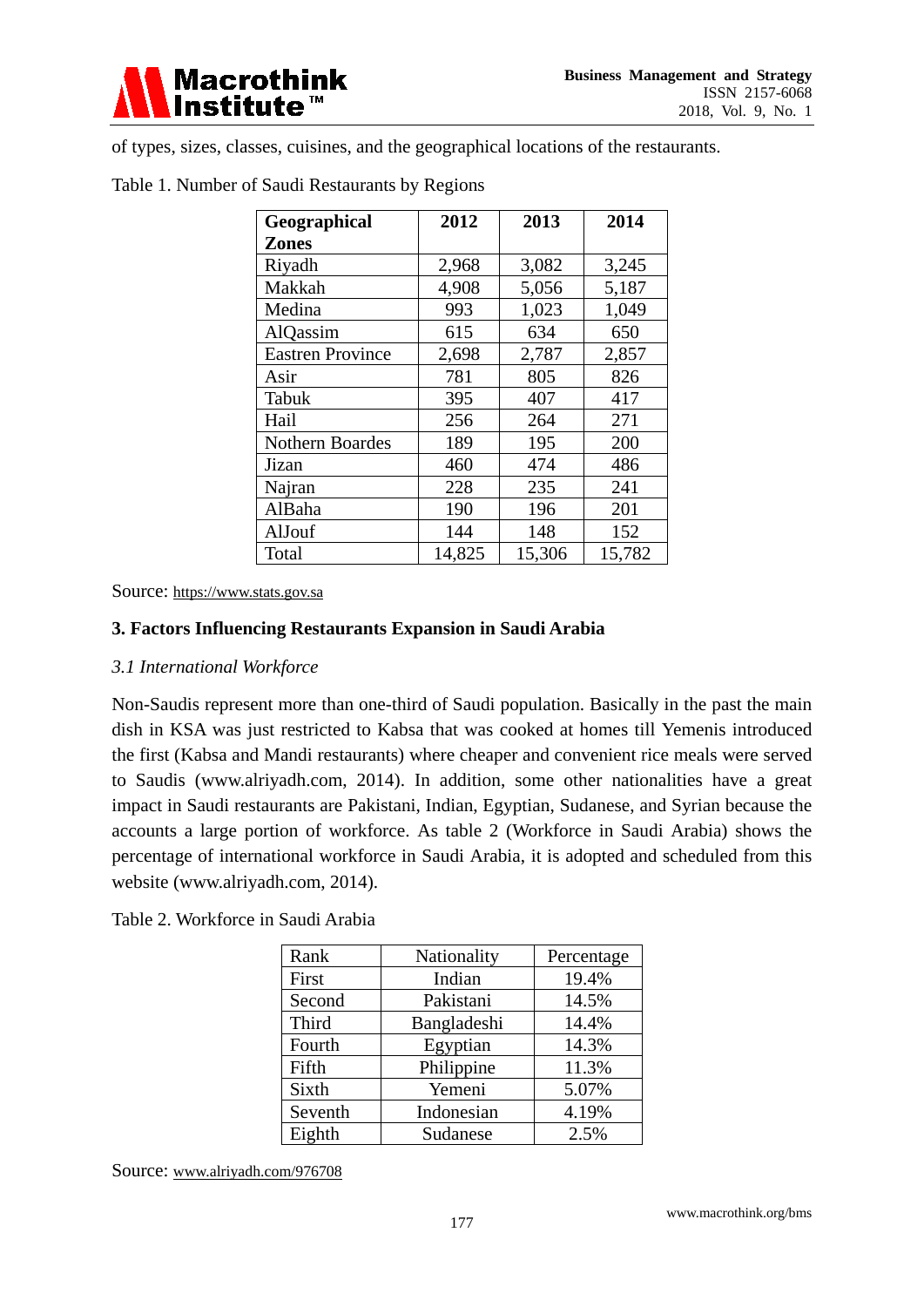# **Macrothink Institute**

Interestingly, at breakfast time the majority of Saudis have (Tamees bread made by Pakistanis) along with (Ful Medames and Falafel made by Sudaneses and Egyptians). Another notable phenomena imported from Asian cuisine are the abundance of (Biryani, Bukari, and Kabuli Rice) restaurants that existed everywhere in KSA. Equally important, in 1980 (Shawarma restaurants) started to appear in KSA by Syrians, Saudis loved that kind of sandwiches and then Syrian cuisine started to become familiar to Saudis.

# *3.2 High Level of Consumerism in KSA*

Saudi Arabia is one of the richest countries by it is petroleum sector sources that account one quarter of the world reserves (Tunclap, 1991). Consequently, that leads to increase in the disposable income for Saudi families which stimulate restaurants industry to expand more rapidly. The spending on restaurants sector by Saudi families reached more than 33 billion SR (www.cnbcarabia.com, 2014). As a result, Saudi Arabia has become amongst the highest consumer-oriented communities in the world (Assad, 2008). Furthermore, KSA is also ranked the fourth consuming country in the world where restaurants and hotels sectors are the best destinations to Saudis consumers (www.al-madina.com, 2014).

# *3.3 Increases in Population Growth*

Generally, the increase in population leads to continual pressure into service sectors in order to serve people more efficiently. General Authority for Statistics reports an overall increase in the total population in Saudi Arabia in 2017. As it illustrated in table 3 (Population in Saudi Arabia), the total population reached more than 33 million by the end of 2017 (www.argaam.com, 2017). Therefore, that would open countless opportunities to businessmen to improve and provide more restaurants for investment to fulfill consumers' needs and raise the satisfaction level.

Table 3. Population in Saudi Arabia

| Year | Saudi population | Non-Saudi population | Total population |
|------|------------------|----------------------|------------------|
| 2014 | 20.70            | 10.07                | 30.77            |
| 2015 | 21.12            | 10.40                | 31.52            |
| 2016 | 20.06            | 11.68                | 31.74            |
| $7*$ | 20.43            | 12 18                | 32.61            |

\* An estimated numbers forecasted based on 2016 figures.

Source:<https://www.argaam.com/ar/article/articledetail/id/488235>

# *3.4 Changes in Lifestyle Pattern*

# 3.4.1 Shift to Urbanized Society

The process of making Saudi people shift from dining at home, houses of friends, or relatives to restaurants and cafes was not an easy process; therefore, it was gradually evolved. The food industry in Saudi Arabia at its beginning was very basic. Restaurants started out with providing traditional food and basic Arab dishes like: (Rise, Ful, Tamis and Shawrma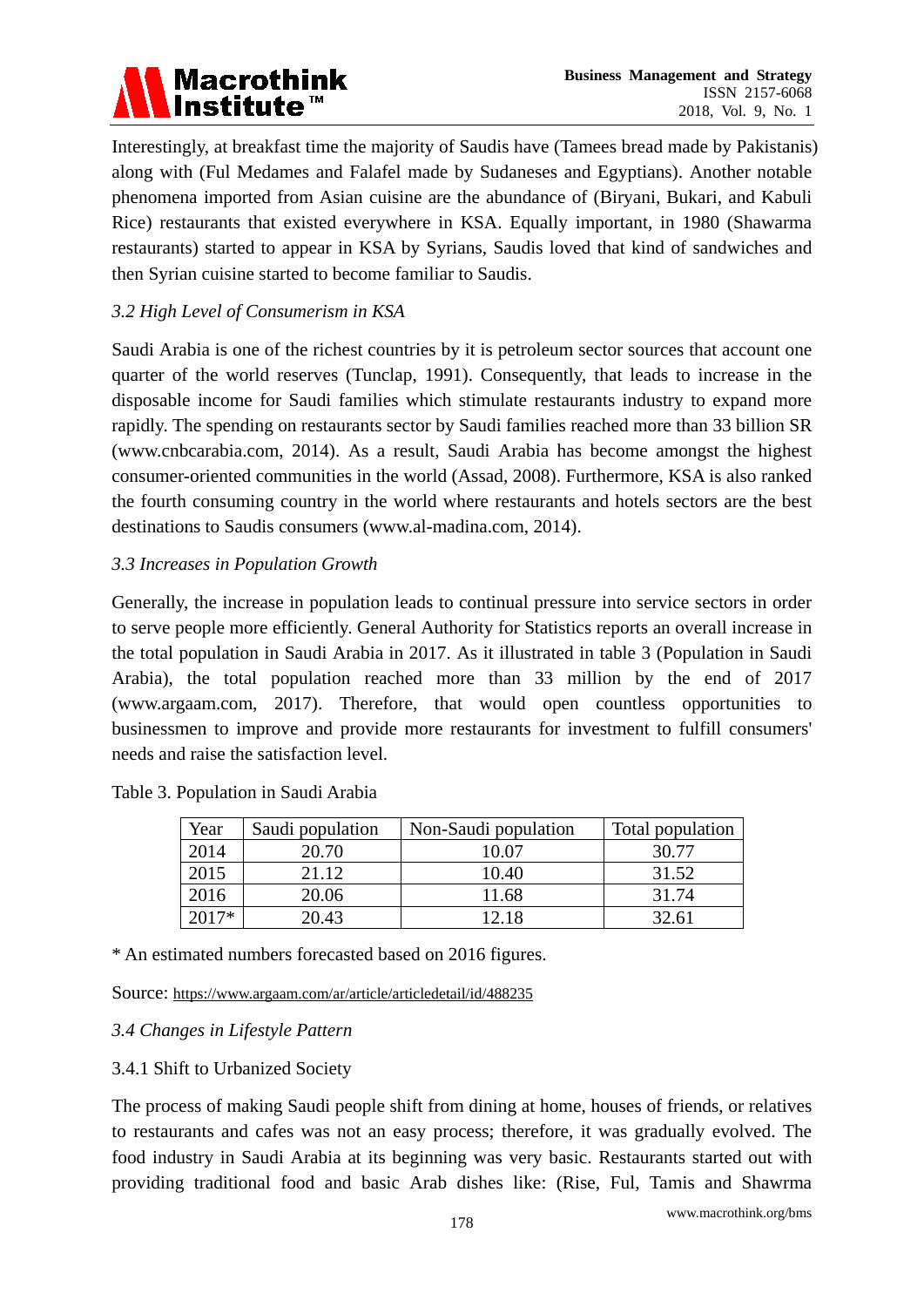

Sandwiches) that where common to Saudi culture and expanding from there to be more international.

3.4.2 Shift toward Nuclear Family

Saudi families in the past, at the time of our great grandparents, used to live together in one small house containing: (The grandparents, their siblings, their siblings' spouses, and their grandkids) all underneath one roof. With the help of economy, globalization and technology progress Saudi families are now drifting towards a nuclear family phenomenon for more privacy and better money management.

3.4.3 More Women in Workplace

Numbers of Saudi Women in the workplace have increased noticeably in the last 15 years. Thus, Saudi and Non-Saudi female employees account about 10.1% and 6.5% respectively (See figure 2: Distribution of Saudi's and Non Saudi's Population in the Workforce). These statistics where last updated in 2016 by the General Authority for Statistics Website [\(http://www.stats.gov.sa/ar\)](http://www.stats.gov.sa/ar). Under this respect, women work for either straight shifts (from 7.30 A.M. to 3.30 P.M.) or split shifts from (8.00 A.M. to 12. P.M. - 4.00 P.M. to 8.00 P.M.). It would be hard for them to cook at home especially with hectic nature of work that makes restaurants an easy means to have their meals. So from their prospective, it would be more economic, effortless, and time saving to eat or order their meals from restaurants instead of cooking at home.



Source:<http://www.stats.gov.sa/ar>

Figure 2. Distribution of Saudis and Non-Saudis Population in Workforce

# 3.4.4 More Young Teenagers Love Eating Out

Generally, teenagers worldwide are known for their love for new things and to be specific Saudi teenagers are fond of restaurants, especially fast food which it becomes a clear phenomenon. They are very trendy and love experimenting and always want to lead in everything. When it comes to restaurants, they are the majority customers. As soon as a new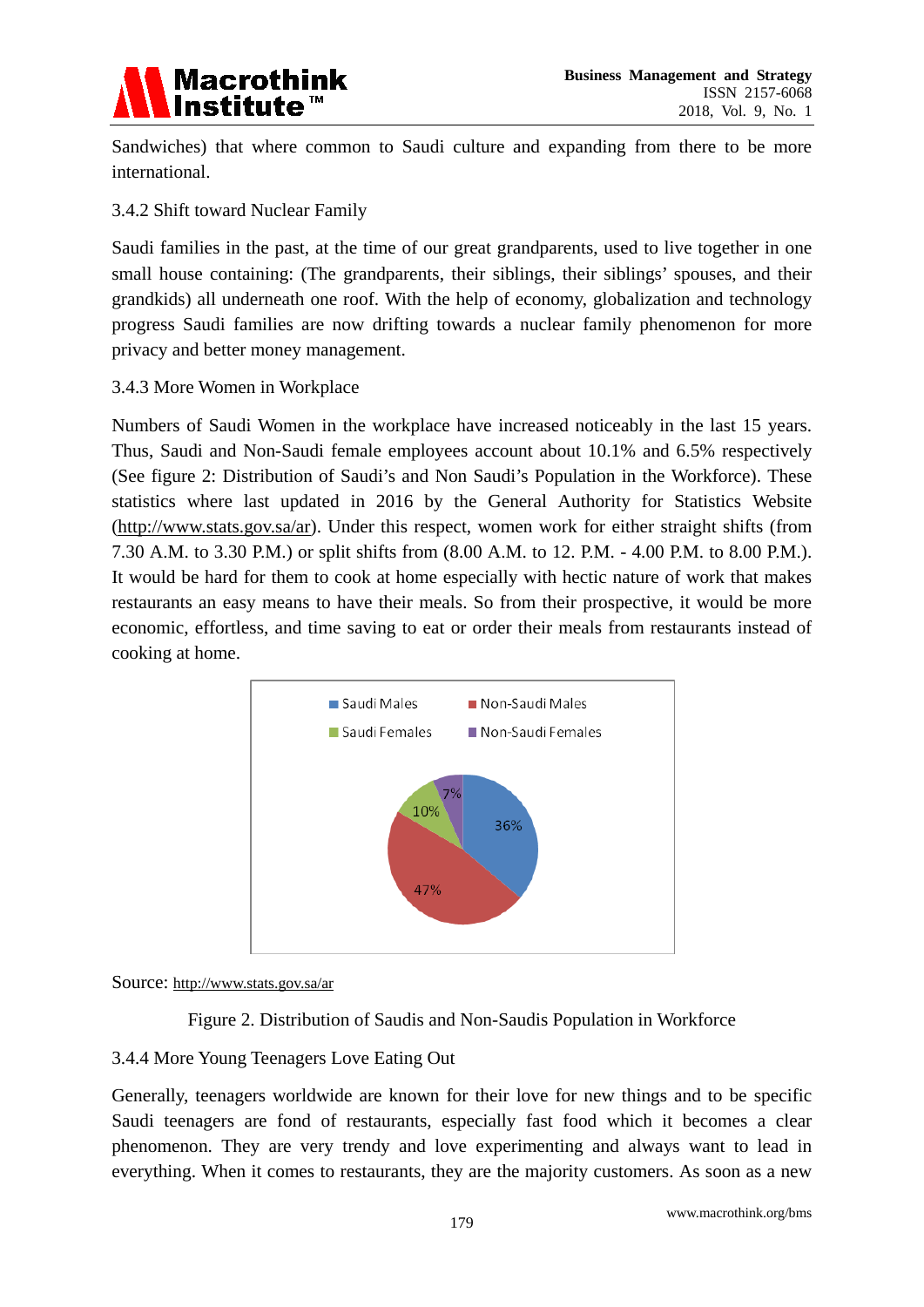# **Macrothink Institute**

restaurant opens, they go rushing to be the first tasters. And now with new technology and social media, they post pictures of their dishes in Snapchat and check in their Path accounts to let everyone knows that they have "Been There and Done That" which is very helpful for marketing these days.

# 3.4.5 Restaurants Are the Only Entertainment Activity

Entertainment in Saudi Arabia is very limited as there are no cinemas to go to watch movies or other activities like concerts and carnivals. The only entertainment options are inside gatherings or outdoor activities that are mostly related to dining outside rather than just eating and drinking indoors. This gives restaurants and cafes a big benefit and a large number of customers.

# 3.4.6 Saudis Travelling Aboard and Openness to Global Culture

With the increase of Saudi's traveling abroad, a lot of Saudis are getting exposed to new cultures. Some of which effects their taste and total satisfaction. This sets high benchmarks to follow for local investors but also helps in new ways of investing like franchising restaurants and cafes or taking a worldwide idea and distributing it to locals.

# *3.5 Seasonality and Tourism*

The demands of restaurants in Saudi Arabia is normally constant, however, it increases in at certain seasons: (i) Holidays, weekends, and summer vacations represent the highest opportunities where demand is really increased. (ii) Ramadan is a holy month of fasting for Muslims when Saudis love to make charity, so they buy a lot of meals from restaurants in order to provide poor families with good breakfast. Additionally, timing of kingdom is completely changed to fit breakfast time, where Saudis hang out from 9:00 P.M. to 3:00 A.M. Thus, restaurants offer special Ramadan menus for Sahour (supper) and another menu for breakfast (Fatour) to consumers who prefer taking meals away rather eating in restaurants.

(iii) Hajj is a great period when international Muslims come from different areas to do this duty. Restaurants in Makkah witness a prosperous season, where the demand dramatically increased 10 times. According to Al Aziziyah province, the second largest area in Makkah, where its restaurants generated more than 40 million SR during Hajj (www.al-madina.com, 2014). Therefore, religious tourism in Makkah and Al Medina contributes a lot to Saudi economy. (iv) Other occasions are like Eid, National Day, Al Jenadrih festivals, Albujairi festivals, birthdays, graduations parties. Most of Saudi people like to go out for special occasions and celebrate. That is very beneficial for restaurants because they get more customers in those special times.

# **4. Strategic and Tactical Issues in Managing Restaurants:**

# *4.1 Restaurants Strategy*

Restaurants strategies vary in Saudi Arabia according to the facilities and capital fund of the restaurants. Therefore, restaurants follow one of the three famous strategies: cost leadership,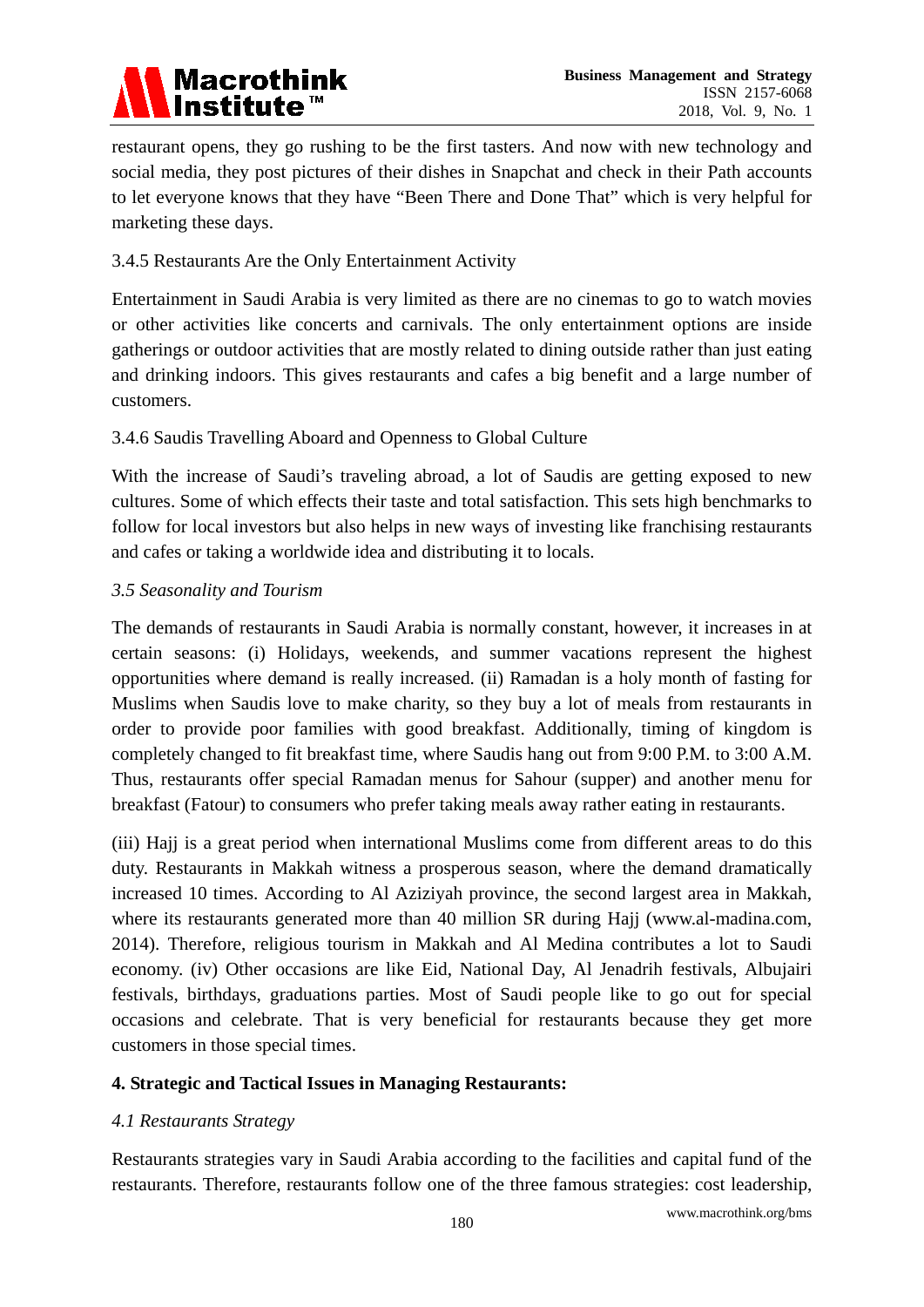

differentiation, and focus on niche. (i) Cost leadership strategy followed by majority of Saudi restaurants such as: Sandwich bars, traditional restaurants, and some fast food restaurants where affordable prices are offered for good quality food. (ii) The second segment of restaurants follows differentiation strategy such as: Piatto, Apple Bee's, and Steak House where prices are a bit higher for food. (iii) The remaining segment focuses on niche such as high class restaurants like Spazio where restaurants serve high class customers.

According to a conducted study by Chamber of Commerce and Industry in Riyadh; where 97% of restaurants capital fund does not exceed million SR, the net income of 85% of these restaurants does not annually exceed 500,000 SR, and finally 90% of restaurants rent their headquarters while the remaining restaurants owned them (www.archive.aawsat.com, 2010). As it for future planning strategies; the study indicates that just 35% of restaurants have clear plans toward expansion and open new branches and just 20% of restaurants apply standards of accreditation programs (www.archive.aawsat.com, 2010).

There are three types of investment models for restaurants market as it explained in {Feasibility Assessment for Entry into Saudi Arabia's Services Sectors}: independent owners, international franchise, and local restaurants chains; see figure 3 ((JETRO), 2015).



Source: Feasibility Assessment for Entry into Saudi Arabia's Services Sectors.

# Figure 3. Investment Model for Restaurants in Saudi Arabia

Technologically, the well- known Saudi restaurants and franchises like Kudu, Herfy, Maestro Pizza, MacDonald's, Domino's Pizza, and Applebee's use many MIS systems to organize their operations like sales, production, marketing, and inventory. MacDonald's itself uses multiple technology's like: Transaction Processing Systems (TPS), Decision support systems (DSS), Management Information Systems (MIS), "Made for you" systems, POS system "Scale of Point system ", and Hyperactive Bob systems all to organize its operations and to earn a competitive advantage among peers. These systems are applied in all their branches around the world. Other local restaurants that are not well known or are maintained from home businesses or small shops lack organization and use very basic approaches in managing operations like: Ful, Tamis & Kibda shops located in each neighborhood, traditional restaurants, Home catering through social media and restaurant carts.

# *4.2 Pricing Strategy*

Municipalities of different geographical regions in Saudi Arabia always pay an intensive attention to clean and health issues of almost all Saudi restaurants. However, there are many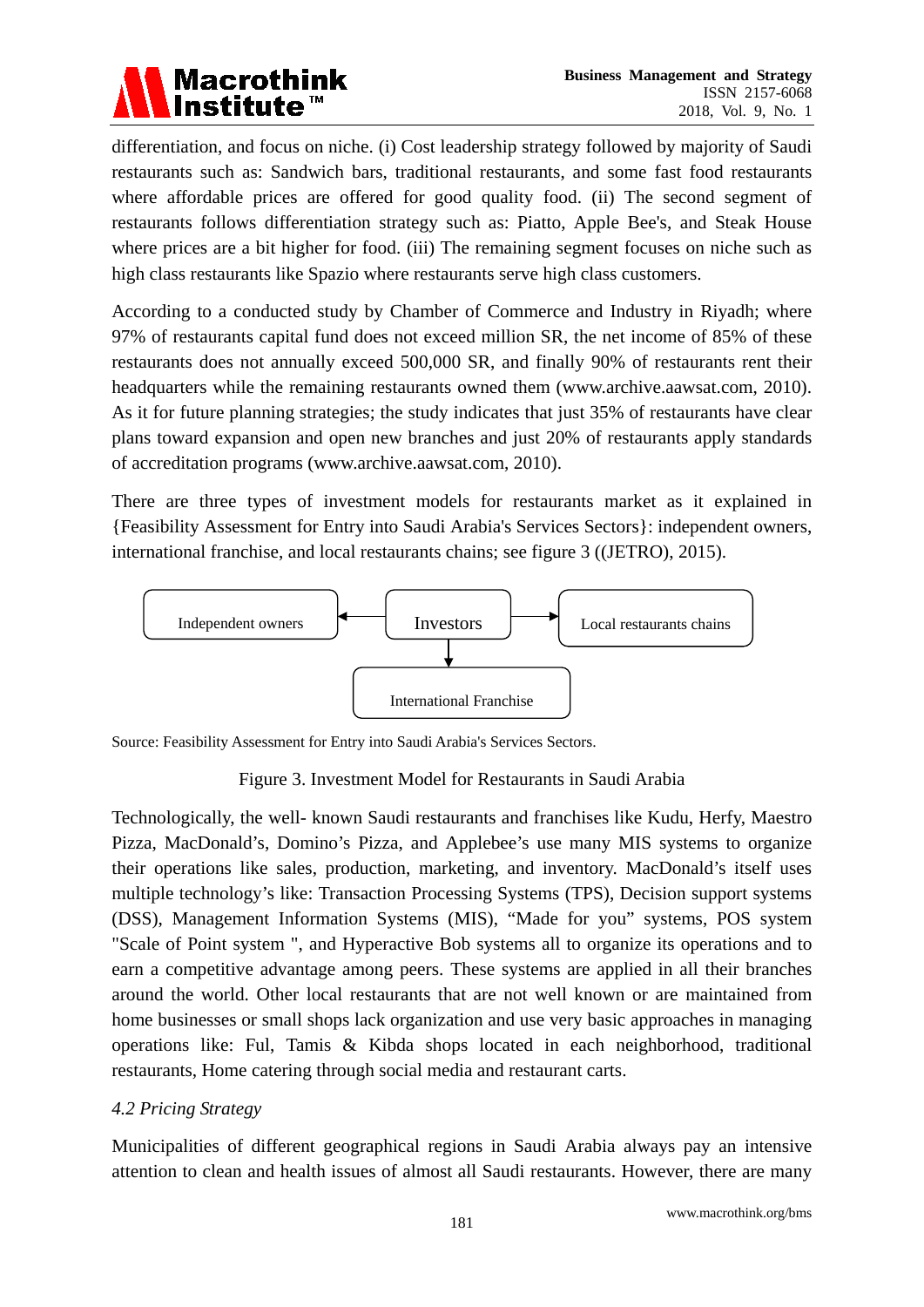

inquiries by Saudi consumers/customers about who is responsible for controlling and monitoring rapid increase of meals prices in restaurants? Still the answer is not neither clear nor known! Ministry of Commerce and Industry admitted that there is an increase in prices, on the other hand, it disclaimed its validity to intervene in such issues (www.aleqt.com, 2012) Nevertheless, restaurants try to justify the increase by attributing that to the rise in operating costs and labor wages. Simply the prices of restaurants are not following defined rules or regulations by governmental parties. Under this respects, consumers find themselves among two choices either to accept the situation or look for substitutes that provide much more affordable prices.

On the positive side, the Ministry of Commerce and Industry intervened when restaurants levied service charge to Saudi consumers in 2012, it appealed them to exclude it on purpose of consumers' safeguard. Some restaurants did not find that announcement fair especially for those fine dining restaurants providing distinctive services. Therefore, some restaurants tend to exclude that charge and at the same time rise the prices. At the end consumers/customers are the victims of such unethical behaviors. Notably, traditional restaurants are increasing their prices comparable to other restaurants; particularly restaurants specialized in rice meals. Surprisingly, what has noticed by Saudi consumer's behavior is albeit this increase in prices, Saudi families still consume within the same consumption patterns! Thus, that what encourages restaurants to do such practices of increasing prices. In addition, in 2018 Saudi government imposed Added Value Taxes (AVT) on all Saudi restaurants which leads to overall increase in pricing systems.

#### *4.3 Distribution Channels*

Restaurants seem to become more widespread and popular everywhere in Saudi Arabia due to the rapid increase of consumers' demands. They are not exclusively existed at public areas in touristic or commercial zones; they also extend to take a place on main streets and neighborhoods. Surprisingly, the variety and the existence of restaurants would exceed even schools, hospitals, drugstores and gas stations in KSA.

As represented in figure 4 (Restaurants Distribution Channels in Saudi Arabia) adopted from website: [\(http://agriculture.vic.gov.au/\\_\\_data/assets/image/0018/233127/fig1\\_channels.jpg\)](http://agriculture.vic.gov.au/__data/assets/image/0018/233127/fig1_channels.jpg); there are four distributing channels in which food services and restaurants introduce different services to the consumers/consumers (agriculture.vic.gov.au/agriculture, 2018).

(i) Consumers can obtain their meals orders according to the purpose of the needs. Therefore, some consumers prefer to take away their meals to home and consume them indoors. Many restaurants in KSA provide a window services where cars pass by a window, then make their orders and finally take their meals. Many fast food restaurants introduce this service plus delivery service where consumers call the restaurants, then place their orders, and finally restaurants in their turn deliver to consumer's homes. Finally online delivery service is still relatively new in KSA and has restricted to a few restaurants, therefore, it really will have a promising future.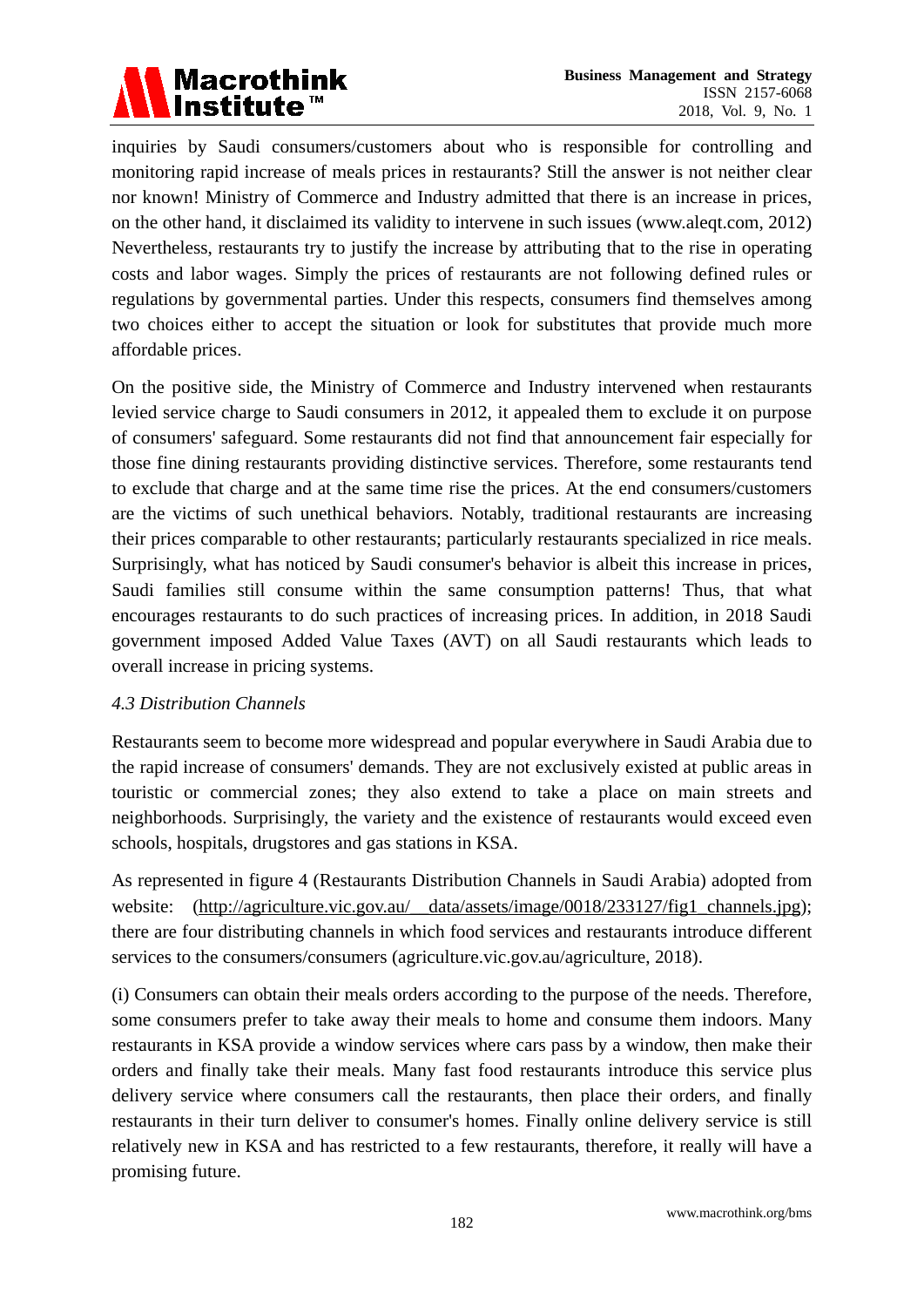



Source: [http://agriculture.vic.gov.au/\\_\\_data/assets/image/0018/233127/fig1\\_channels.jpg](http://agriculture.vic.gov.au/__data/assets/image/0018/233127/fig1_channels.jpg)

Figure 4. Restaurants Distribution Channels in Saudi Arabia

(ii) Saudi family is oriented toward dining out as a type of an entertaining activity. Firstly restaurants were providing meals in separate entities in the main headquarters. Almost all restaurants have specified an area for family and another one for male individuals. In 2000, one apparent phenomenon starts to be widespread is the emergence of restaurants inside shopping malls and other closed areas like universities and amusement parks.

(iii) Hotels offer various food services like buffets where consumers can pick up their food from a collection of different dishes. Some hotels provide food services to different types of parties. It is clear that Saudis have a lot of special events like weddings, birthday parties, graduation parties, and Eid. Under this respect, Saudis are fond of a lavish style of parties, where they like very impressive and expensive ways of serving food in new styles thus, hotels provide them by such services.

(iv) The majority of Saudi institutions outsources their food services and depends on catering companies for that. For instance, King Saud University (KSU) contracts with Gulf Catering Company to provide students and staff with two meals (breakfast and lunch) daily in the university restaurants. This same company (GCC) also caters for ministry of defense in KSA. Additionally, Al Baik restaurant provides catering services for pilgrims at Hajj period since almost 14 years.

# *4.4 Promotion*

Although restaurants accomplish successful and financial investment, they still lack organized and arranged marketing campaigns and adequate advertisements. 85%, restaurants which are the majority of them are owned by independent individuals. 61% of them do not unitize professional methods of advertising (www.archive.aawsat.com, 2010). Thus, they use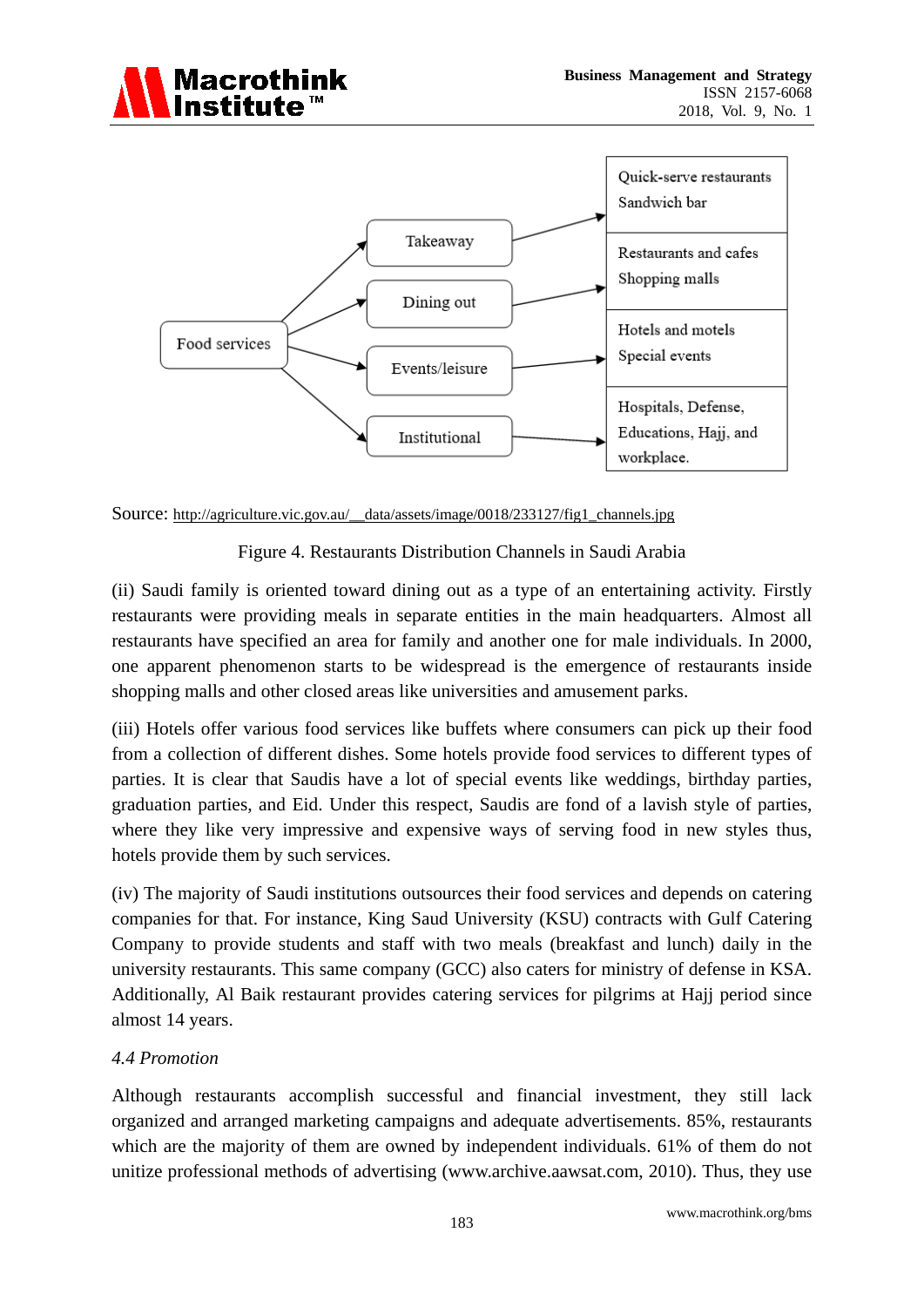

simple traditional methods like disseminating the menus in neighborhoods, posting advertisements in newspapers, flyers, and finally small talks of consumers' opinions and experiences in the taste or provided services may also have great effects in marketing restaurants.

On the other hand, there are some new trends in marketing restaurants in Saudi Arabia like celebrity endorsements, word of mouth, and social media marketing. (i) Celebrity endorsements; this approach is used by well-known people who increase Saudis awareness of some restaurants services and offers. Afnan AlBatel and Noha Nabel whom have more the 1 million followers in social Medias are one of the famous celebrities in KSA. (ii) There are some great efforts of anonymous individual channels where they aim to classify restaurants according to consumers/customers preferences. It is really a helpful means to know about the services from words of mouth. (iii) Social media marketing; is the most used concepts where restaurants market themselves through different electronic websites: Facebook, Twitter, Instigram, Snapchat, and so on. Ultimately, there are other accounts like Althawagah (Tasters) with more than 250K followers promote for restaurants through reports and assessment of restaurants.

#### **5. Saudi Restaurants Industry Classification by Services**

Saudi food services are segmented into four major classes: (i) Full services restaurants; (ii) Fast food restaurants; (iii) Traditional restaurants; (iv) Cafes ((JETRO), 2015). See figure 5 (Saudi Food Service Industry) which adopted from {Feasibility Assessment for Entry into Saudi Arabia's Services Sectors}. Of course, fast food restaurants represent the large investment domain for both franchising and local branding restaurants chains. Under this respect, this case study investigates some famous successful restaurants in KSA.



Source: Feasibility Assessment for Entry into Saudi Arabia's Services Sectors

Figure 5. Saudi Food Service Industry

# *5.1 Full Service Restaurants*

Under the first segment; the full service restaurants divide for two main parts fine dining restaurants and casual dining restaurants.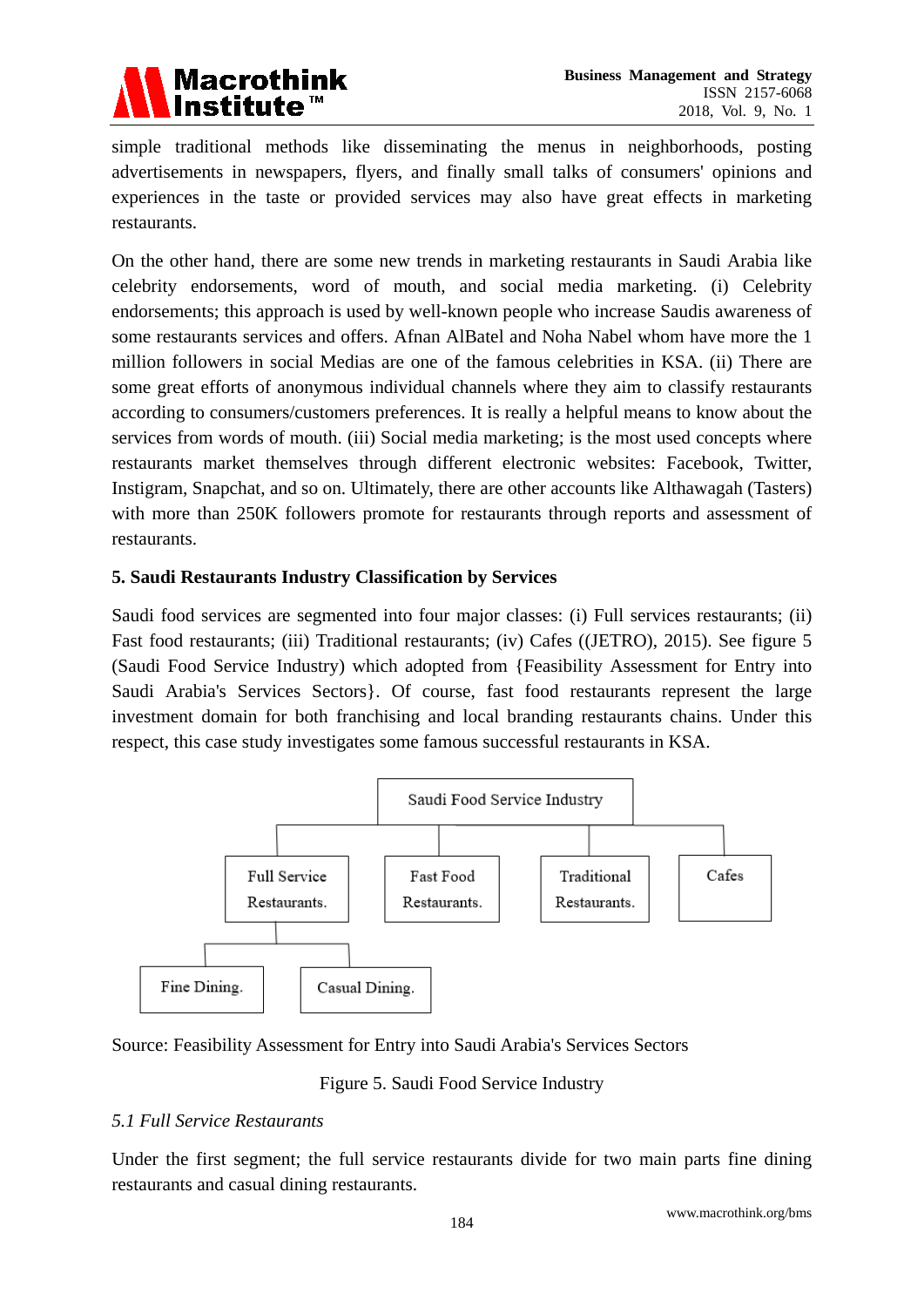

# 5.1.1 Fine Dining Restaurants

This kind of restaurants are characterized by high quality services provided by professional staff and serve expensive food prices. More importantly, they focus on working with (niches) or high class clients, thus, honorable decorations and styles are highly required to satisfy their customers. Here are two examples of fine dining restaurants:

# **The Grill Restaurant**

The Grill restaurant reflects the spirit and energy of the flourishing international business city of Riyadh in its contemporary design with a traditional twist, including new Majlis-style seating with low cushions and tables. Guests are invited to select from an à la carte menu featuring a wide variety of imported meats, fish and fresh seafood, all prepared and grilled to their preference in a semi-open kitchen. Premium steaks are a highlight of their grill menu, while an express business lunch menu will feature a choice of appetizer, main course and dessert, all served within 45 minutes. In the cooler months, the Terrace and Terrace BBQ open as an extension to the restaurant (www.fourseasons.com, 2018).

#### **Spazio**

It opens in 2003; Spazio has built its reputation as the place to go for exceptional fine dining in Riyadh, with a unique ambiance which could not be matched anywhere else in the city. Spazio has become the place to see and be seen, having the honor of hosting prestigious clients from around the world including members of the Royal Family, Presidents, Prime Ministers, and famous artists. Spazio has redefined fine-dining with its contemporary design using warm and natural colors, stylish furniture, and intimate lighting (www.spazio77.com., 2018).

# 5.1.2 Casual Dining restaurants

This kind of restaurants are characterized by moderate prices and good services quality. Normally, they are collective of fine dining and fast food restaurants, however they are less expensive than fine dining restaurants.

# **Apple Bee's**

Applebee's Grill and Restaurant is the world's largest casual dining restaurant company. With more than 2,100 restaurants in 19 countries around the globe, it is a well-recognized brand and a leader in the casual dining segment. Applebee's opened its first restaurant in Jeddah in 2003. AECL owns the franchise rights in the Kingdom of Saudi Arabia. It currently operates restaurants in all major cities in KSA with further expansion plans into other potential markets (www.applebeesksa.com, 2018).

#### **Steak House**

Steak House first opened its doors two decades ago in a modest, 60-seater restaurant at Olaya-Thalatheen in Riyadh. Today, Steak House operates 12 conveniently-located branches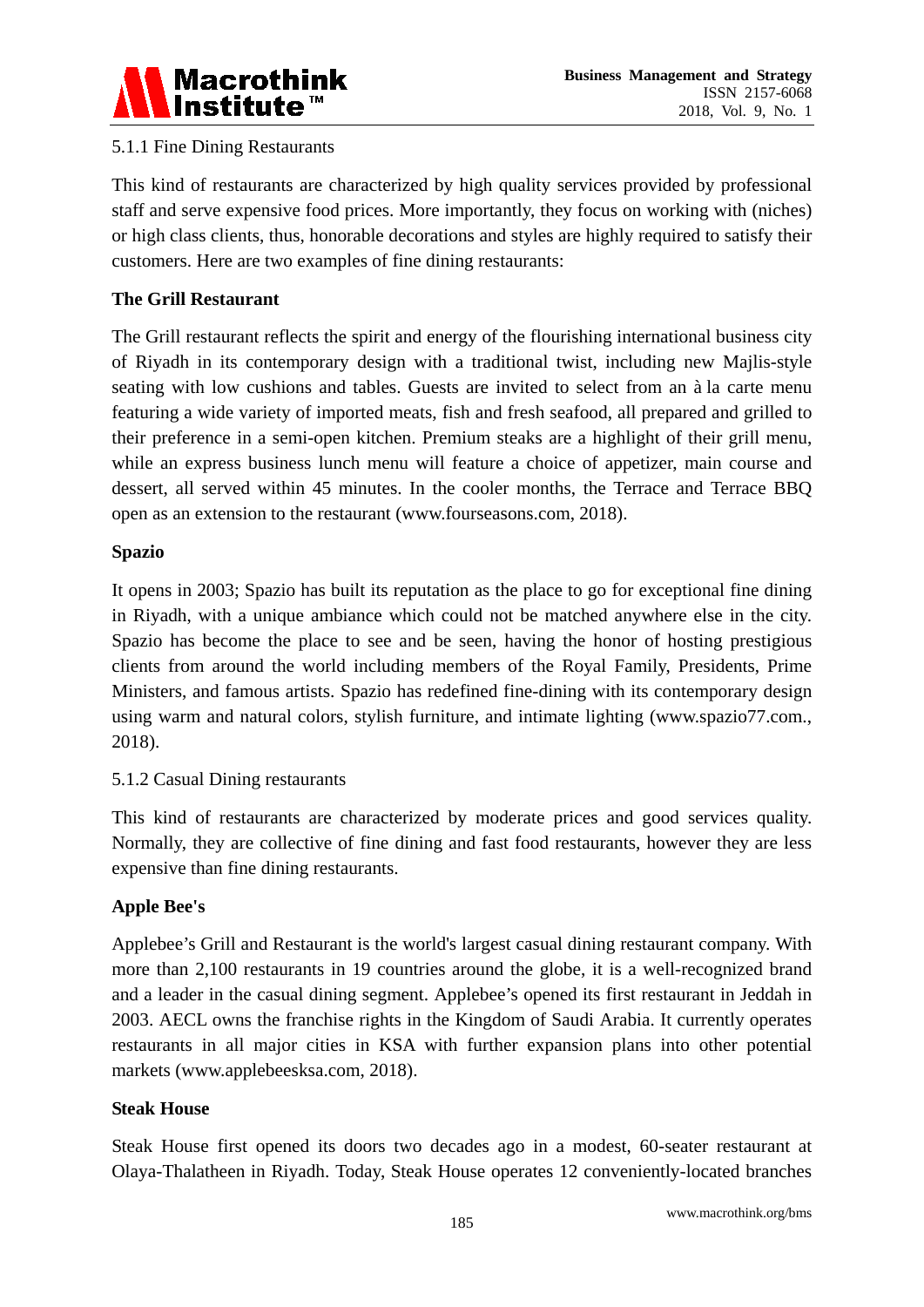

throughout the Kingdom of Saudi Arabia and has become the most popular casual-dining chain in the country (www.applebeesksa.com, 2018).

#### **Chili's**

Chili's is an American casual dining restaurant chain. It was franchised in Saudi Arabia by Arabian Food Supplies with the opening of its first restaurant in Jeddah in 1999. There are eight branches in Saudi Arabia including Jeddah, Riyadh, Alkhobar, Dhahran, Medina and Jubail. Chili's offers a US south-western cuisine with variety of sizzling dishes, appetizers, thirst-quenching drinks and decadent desserts.

#### *5.2 Fast Food Restaurants*

This kind of restaurants are characterized by affordable prices and have the highest portion of Saudi customers/consumers which accounts about 60%. Here are some famous restaurants of fast food:

# **McDonald's**

McDonald's is the world's largest chain fast food restaurant serving around 68 million customers daily in 119 countries across more than 36,000 outlets. It was founded in the United States in 1940. Now McDonald's restaurant is operated by a franchisee, an affiliate, or the corporation itself.

McDonald's restaurants in the KSA is locally owned and operated by two exclusively franchisees. The first company is "Riyadh International Catering Company" that represents McDonald's in the Central, Northern, and Eastern regions of the kingdom beside "Reza Food Services Co. ltd" that represents the Western and Southern regions of the Kingdom. McDonald's was introduced to the Saudi market in 1993. There are more than 200 branches across the kingdom. McDonald's offers a variety of burgers in different recipes, and an Arabian twist for the burger. It offers breakfast menu and coffee selections for morning people too.

# **Herfy**

Herfy is one of the well-known restaurants in the kingdom. It was co-founded in 1981 by Ahmed Bin Hamad Al-Said who partnered with Panda United to open the first branch in Riyadh. Later, Aziza Panda launched a partnership with Savola group that operated Herfy in 1998. However, in 2008 Herfy Food Services Company, Ltd. has become a closed joint stock company continues with this success. It floats 30% of its shares for public subscription and joined Saudi Stock Market. Herfy branches are all over Saudi Arabia along with Bahrain, United Arab Emirates, Kuwait, Egypt, and Lebanon. Herfy restaurants offer burgers, sandwiches, chicken, ice cream and milkshake. Herfy restaurants control and maintain its quality and ingredients by using all needed ingredients that produced by the mother company as food service company (www.herfy.com, 2018).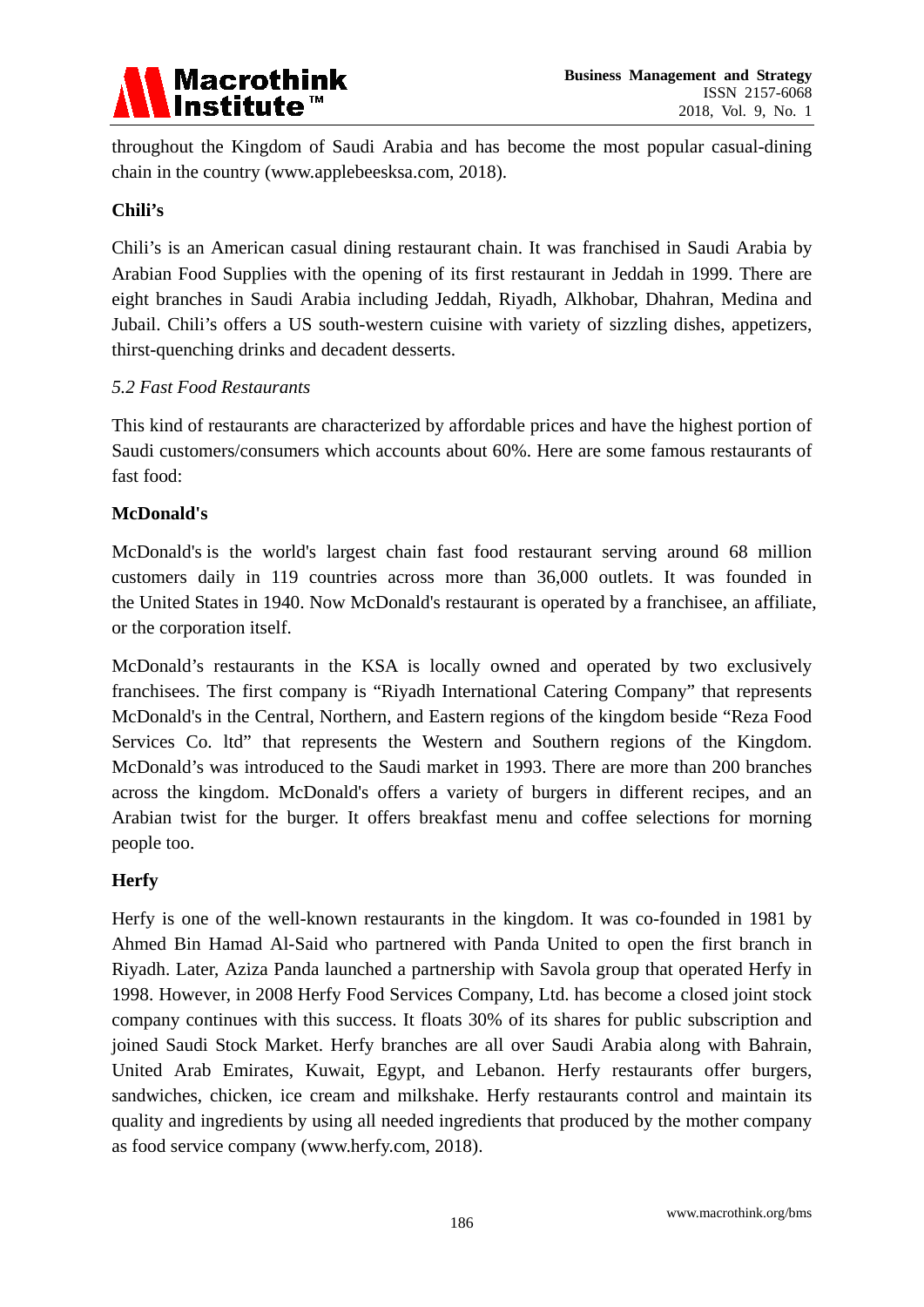

# **Pizza Hut**

Pizza Hut is an American [restaurant](https://en.wikipedia.org/wiki/Restaurant) chain known for Italian-American cuisine including pizza and pasta as well as side dishes and desserts. It is a subsidiary of Yum! Brands, Inc the largest fast-food restaurant company in the world. It opened the first branch in 1987 in Saudi Arabia. It also has 230 branches inside the kingdom by two different franchisees.

# **Maestro pizza**

Maestro Pizza is one of the fastest growing restaurants in Saudi Arabia. It was established in 2014 in Riyadh, and after two years it has more than 98 branches across Saudi Arabia. It provides a high quality pizza with best ingredients and recipes. It also offers their pizza with reasonable prices. Maestro Pizza changes the Saudi Pizza market, it forces major pizza players in the market (such as Dominos Pizza and Pizza hut) to lower their prices to compete with Maestro Pizza aggressive expansion plan. Maestro Pizza focuses on Saudization policy and tries to gain customer's loyalty through emphasizing on customer satisfaction.

#### **Al-Biak Chicken**

Al Baik is one of the most successful Saudi fast food chains in Saudi Arabia. It established in 1974 by Shakkour AbuGhazalah, and it was the first pressure fried chicken restaurant in Saudi Arabia. The first branch was in Jeddah and then it expanded to more than 41 branches around the kingdom including Medina, Taif, Yanbu, Makkah, Alqunfudah, and the latest branch in Alqassim. Its menu focuses mainly on chicken. Additionally, it introduces shrimps and fish as a seafood selection.

The competitive advantage is the secret recipe that includes 18 secret spices and herbs. It also provides a high quality and affordable prices which seem very pleasing for local consumers. For those reasons, Albaik dominates the market share of fried chicken in the western province. Although there is a huge demand for Albaik across the kingdom, but its expansion is very sluggish, the first branch opened outside the western province was in Alqassim.

# **Al-Tazaj Chicken**

Al Tazaj is a Saudi BBQ chicken fast food restaurant chain. The first branch was open in Makkah in 1989 by Abdul Rahman Fakieh. Al Tazaj currently has more than 100 branches across the kingdom. Al Tazaj expands globally through franchised in countries like Egypt, UAE, Kuwait, Morocco, Lebanon, Malaysia, USA, and Chad. It offers high quality fresh barbecued chicken in Arabic styles. It focuses mainly on chicken that supplied freshly from Fakieh Poultry Farm.

#### **Kudu**

Kudu is one of the largest fast food chains in Saudi Arabia. It was established in 1988 by Abdul-Mohsen Al-Yahya. The first branch was opened in Riyadh then expanded to Jeddah and Eastern Province. Now it has more than 300 branches around the kingdom. It also expands globally to include GCC, Sudan, Jordan, Libya, and Yemen. It offers a wide range of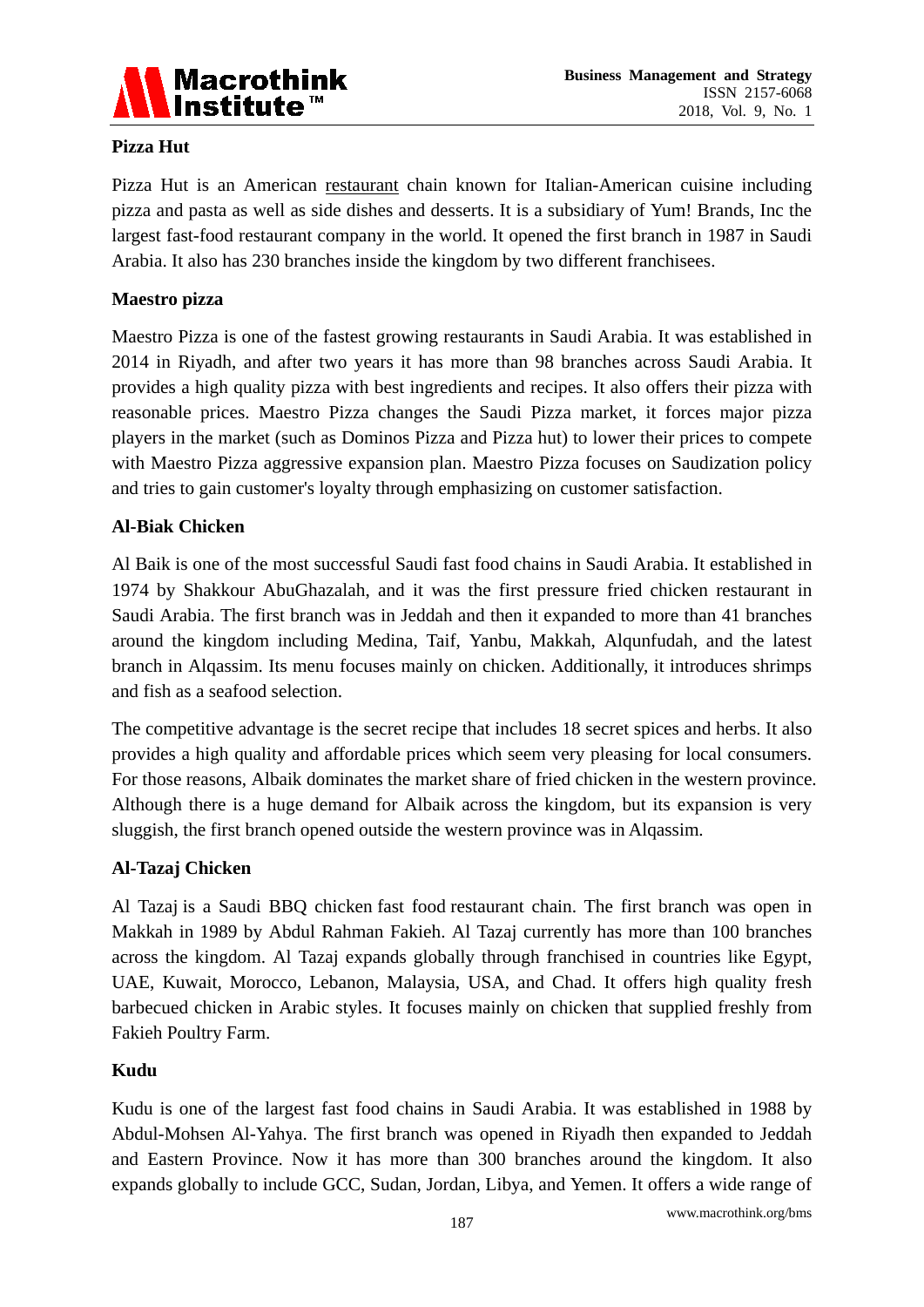

sandwiches, salads, breakfast and launch meals. Its core competency is the freshness and high quality of its ingredients.

#### **Shawarmer**

Shawarmer is the first formalized shawarma sandwich chain in Saudi Arabia. It was established in 1999 by Abdulmohsin Al-Rabiah. The first branch was opened in Riyadh and then expands to Jeddah, Al medina, Eastern province, Al majmah, and Alqassim. The concept of traditional shawrma sandwich is formalized in various flavors to satisfy all consumers' preferences. Shawarmer aims to bring Arabic concept food out to the world in an organized brand and concept.

#### *5.3 Traditional Restaurants*

This kind of restaurants serves traditional Saudi and Arabic meals with almost averaged prices. However, some restaurants may increase their prices according to provided services and place decoration. Here are some examples of popular traditional restaurants:

#### **Al-Romansiah**

Al Romansiah is one of the leading restaurants for authentic Saudi food. It was established in 1998 and opened its first branch in Riyadh. It has around 17 branches across the Kingdom including Alqassim, Ahssa, and Alkharj. It also plans to expand locally and internationally to include Dammam and Jeddah and to open their first international branch in Bahrain. Alromansiah offers authentic Saudi meals like Kabsa, Mathloutha, grilled chicken, meats, fish, and different types of local Saudi cuisine. It also offers a family section and a VIP dining room besides a regular dining in. It also offers catering services for parties and different events.

#### **Shawaya House**

Shawaya House is one of the well-known restaurants for authentic Saudi food. It was established in 2005 and opened its first branch in Riyadh. Now it has more than 90 branches across the Kingdom. They offer authentic food in an organized open- kitchen concept and fast service. It offers a wide variety of Kabsa, soups, appetizers, and grilled chicken. Its strategy is cost leadership which offers the best quality food with affordable prices for everyone.

#### **Al**-**Nadeg**

Al Nadeg is one of the Saudi authentic restaurants. It was established in 2002 and opened its first branch in Riyadh. It has only 7 branches in Riyadh and offers a variety of rice dishes and all kinds of meat. It also offers dining in, VIP rooms, delivery, and catering services. It considers one of the leading in the organized authentic and traditional Saudi food.

# **Cabrito**

Cabrito restaurant is one of the Saudi authentic restaurants. It was established in 2003 in Riyadh and it has only 5 branches. They offer wide selections of rice and meats including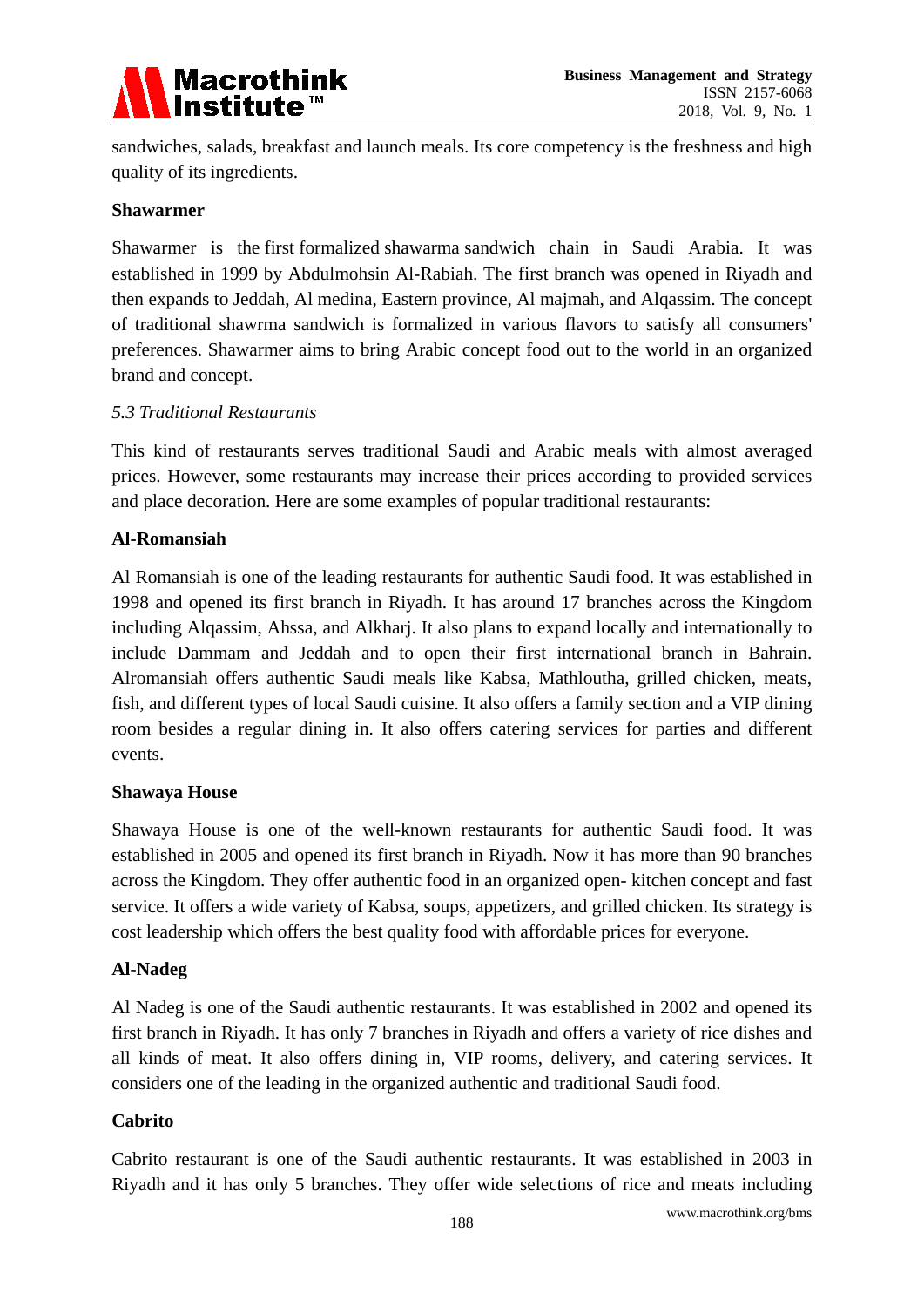

chicken, lambs, rabbit, and quail. Cabrito offers a new concept where it grills the whole lamb or rabbit in front of customers. It offers dining in, delivery, and catering services where it grills the whole lamb in front of the guests.

#### *5.4 Cafés*

As for this segment, it was the first real start for restaurants in KSA. As we said before the first cafes in KSA were in Makkah and Al Medina because they were and still exposed to the cultures of international visitors of religious tourism. Cafes were called Mashrab which means (Drinker) a place where Saudis used to drink tea and coffee there (www.alriyadh.com, 2013). Again, they were just for males till the mid of 2000 when families are allowed to visit cafes. Today Cafes shift from traditional drinks like milk-tea to more international drinks like Cappuccino and iced tea. Here are two famous brand cafes in KSA:

# **Java Time**

Java Time was born of a need for local venues where customers could rely on excellent quality and services along with environment designed to calm and appease them. Before the authentic coffee culture experience was introduced to Riyadh, locals had never considered coffee as anything more than a hot brewed drink, often stale and bitter, purchased from a vending machine, and with very little variety.

Java Time is dedicated to enhancing the lives of its employees with fair compensation and a workplace that fosters self-esteem and self-confidence. it does this by providing a rigorous training program that cultivates team spirit and a sense of ownership, which translates into an authentic and gratifying coffee culture experience for patrons. Undeterred focus on core values, transparency in business practices, and a strong sense of team spirit that drives commitment to customer satisfaction.

Java Time has locations throughout the cities, and because customers have different needs, it offers a variety of retail formats so they can deliver coffee just as the customers like it. With drive-thru cafes that make not even leave your car. There is no quicker way to grab your drink and go. it also has walk-in stores that offer a stress-free environment where you can sit down and watch the world go by. The comfortable furniture and refined decor are designed to compose and relax. All its stores have a no-smoking policy and ample seating. With friendly, courteous staff that cater to your every need. They also have coffee kiosks located in strategic locations, so the perfect cup of coffee is never far away.

# **Dr. Café Coffee**

Dr Café is one of the leading coffee brands in Saudi Arabia. It was established in 1997 by Yousef Alrajhi who opened its first branch in Alouruba Plaza in Riyadh. Later it was expanding aggressively in the kingdom, planning to reach more than 650 branches at the end of this year 2016. It almost dominates the coffee shops in public and private institutions like universities and hospitals. Also, it has expanded globally through franchising to include Malaysia and Singapore. Dr Café offers different kinds of coffee as well as sandwiches and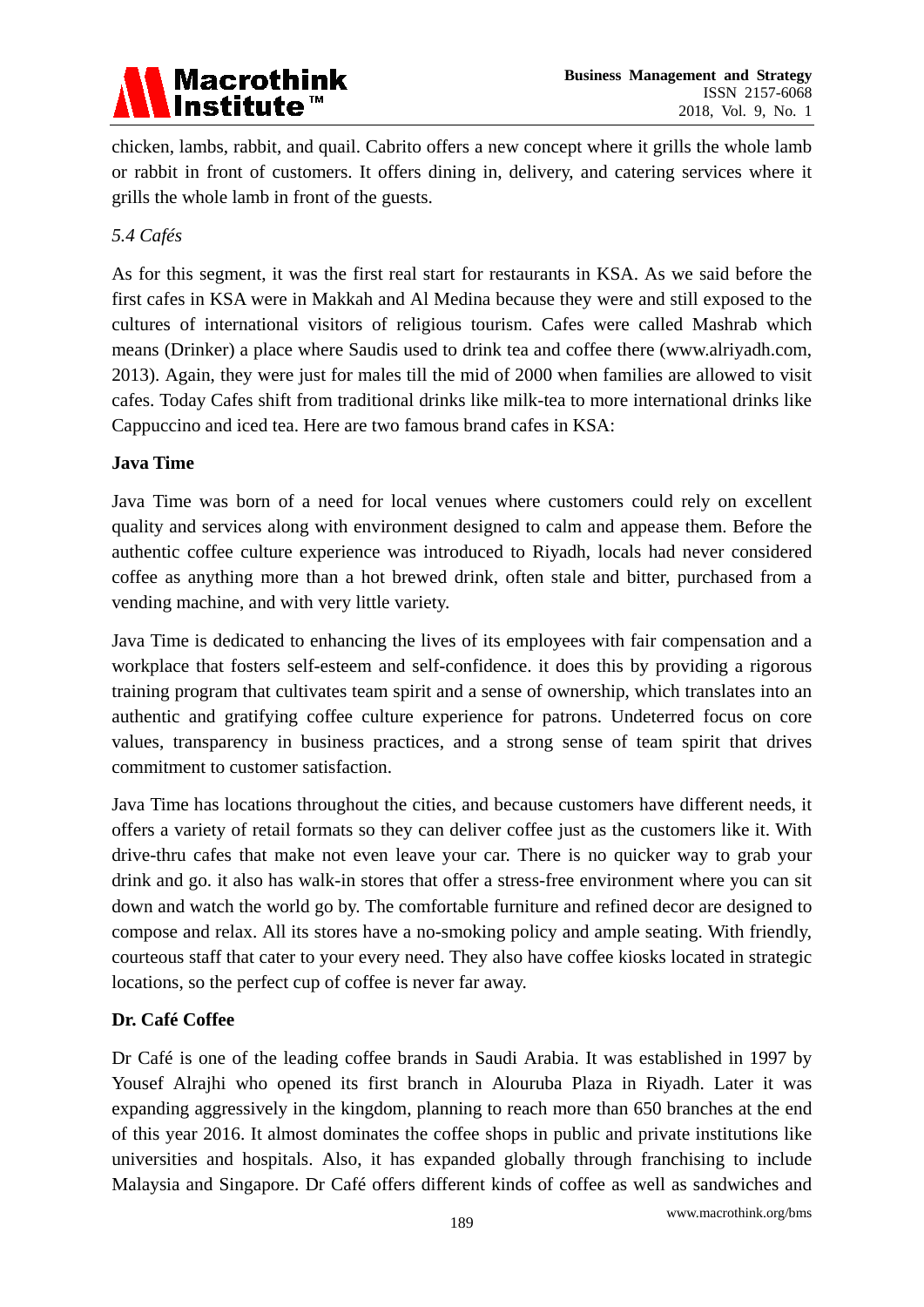

sweets. It provides high quality services that mainly justify its higher price.

#### **6. New Trends Derived from Restaurants Growth in Saudi Arabia**

#### *6.1 Shifts toward Diet Centers and Healthy Food*

Consumers of fast food and restaurants meals become much more aware of the importance of eating healthy food. Under the increase of obesity and health problems in Saudi Arabia, there is a need for satisfying consumers' requirements by offering those healthy meals that keep them on attractive figures and being healthy. Diet Center is the first accredited center which took that into consideration in Saudi Arabia since 1996. It offers its menu according to the good nutrition guidelines of the American Dietetic Association and the American Heart Association (www.dietcenter.com, 2018). Now it has more than 40 branches widespread in all large Saudi cities. Additionally, some Saudi restaurants start to target healthy eaters by providing them with fitness meals. This kind of restaurants varies in their services such as Al Tazj, Quiznos Sub, Diet Delite, Mega Wraps, Pinkberry, and Subway.

#### *6.2 Electronic Restaurants through Social Media*

Due to Saudi women strong local entrepreneurial instincts, the use of social media has changed to be exploited and utilized in electronic restaurants trades. Many Saudi women shift toward cooking food and selling it through the social media. This segment competes even for attractive restaurants and catering food services. The purposes of cooking differ according to the demands of customers where some of them order traditional Saudi and Arabic food, fish, Pasta, Salads, and different types of appetizers.

Generally, each cook specialized in one type of food for example: "Finding Sushi" is a business conducted by two entrepreneurial Saudi businesswomen that love sushi; they started their business by home delivery orders and event catering with wonderful sushi bars and great service. Due to the large demand on their products and services and large income now they are going to open their first branch on Olaya Street. They use multi social media ways of communication like: Instagram, Twitter, Facebook, Snapchat, and their very own website ["http://www.finding-sushi.com"](http://www.finding-sushi.com/) to communicate with customers. Their business is very wellorganized and wonderfully managed (www.finding-sushi.com, 2018).

Saudi women found a business game by which they can spend their free times and generate money from it. It is noticeable that these chefs are famous for capability to cook professionally and that what leads to higher demands on their services. Another thing makes this phenomenon increasing in Saudi Arabia; there are no commercial requirements for market entry.

#### *6.3 A Movement toward Fully Female-Services Restaurants*

A new trend in Saudi Arabia is a fully female restaurant. Earlier, it was not accepted by Saudi culture for woman to dine out or order catering from restaurants. A Saudi woman was responsible for providing her family and guests with meals without any external helps.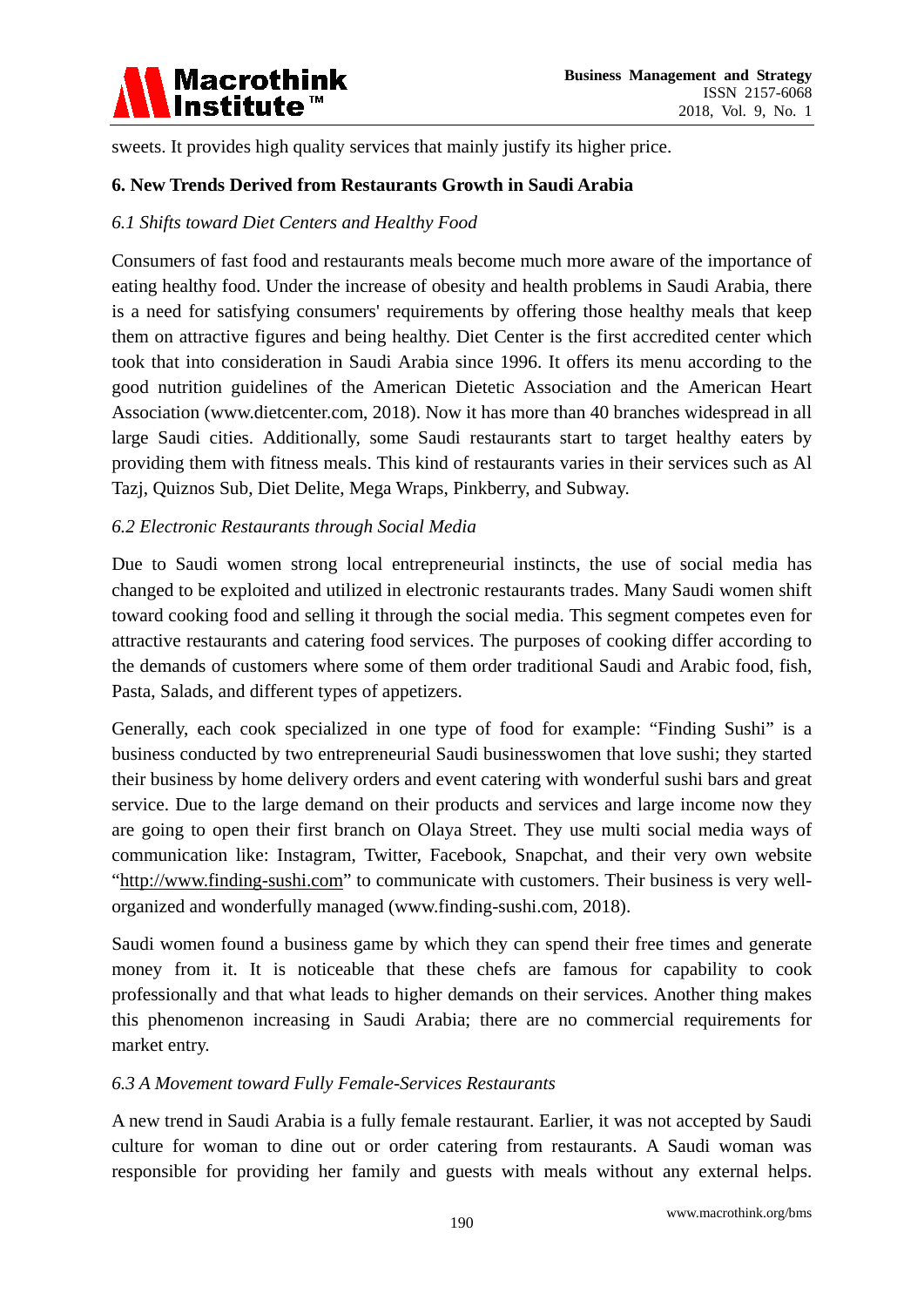Recently, The Ministry of Labor has decided to allow Saudi women to become chefs at hotels, this indicates the recognition and change in the society toward Saudi female working in this sector (www.arabnews.com, 2015).

The emergence of this trend has increased in the last decade with female chefs running their own catering services from home. For instance, "Almaedah Altaybah" where established in Riyadh by two female chefs Aziza Alyousf and Nawal Alswaydan where it was a home-based catering service. Later, they open their public restaurant with male staff to run it. However, other female entrepreneurs such as Hanan Alenzi opened her first restaurant in Riyadh "Santwa" which offers a wide variety of cuisines and fancy dining at atmosphere with fully female staff; her restaurant considers the first licensed fully female restaurant in the kingdom.

Another example is "Snafiat" restaurant in Onizah-Alqassim which considered being one of its kind in Alqassim where female guests can dine in the restaurants and be served by fully female staff. However, most of the female restaurants are concerned only with delivery and catering service such as the famous female restaurant "Nouryat" in Dammam. Also, there is a fully female restaurant opened in Alqataif to serve its customers during the lunchtime only, the staff is fully female and serve both males and females for take away orders. The fully female trend is disseminated all over the kingdom with different concepts.

# **7. Challenges Affecting Restaurants**

There are some challenges confronting Saudi restaurants industry. Under this point, the most obvious challenges are: stiff competition and Saudization policy, increase in inflation rate and life expenditures, healthy problems and obesity.

# *7.1 Stiff Competition and Saudization Policy.*

Studies have shown that there is a high degree of competition between restaurants, and that competition increases or decreases according to the most important factors attracting customers such as: the quality of food, the location, the equipment used the furniture, and nationality of the workers.

It is important to mention that: "The catering and restaurant subsectors are very price sensitive, due to the stiff competition that prevails in the market. Catering companies and fast food chains compete on both prices and quality." For example MacDonald's is one the major player restaurants that supplies good food with very reasonable prices and low costs. There is also stiff competition among both local and foreign restaurants if we take the Pizza sector as an example; we have Maestro Pizza as a local Pizza restaurant that is fiercely competing among Domino's Pizza a foreign restaurant in: recipes, services, and prices. With larger competition and more costumers' demands that leads to open more branches of restaurants and urgent need to employ more workers.

Saudi Arabia applied a Saudization policy in all sectors including the food industry. Restaurants where forced to employ Saudis in all its levels of operations like serving food to tables as waiters which made a lot of Saudi youth repulse from working in that sector due to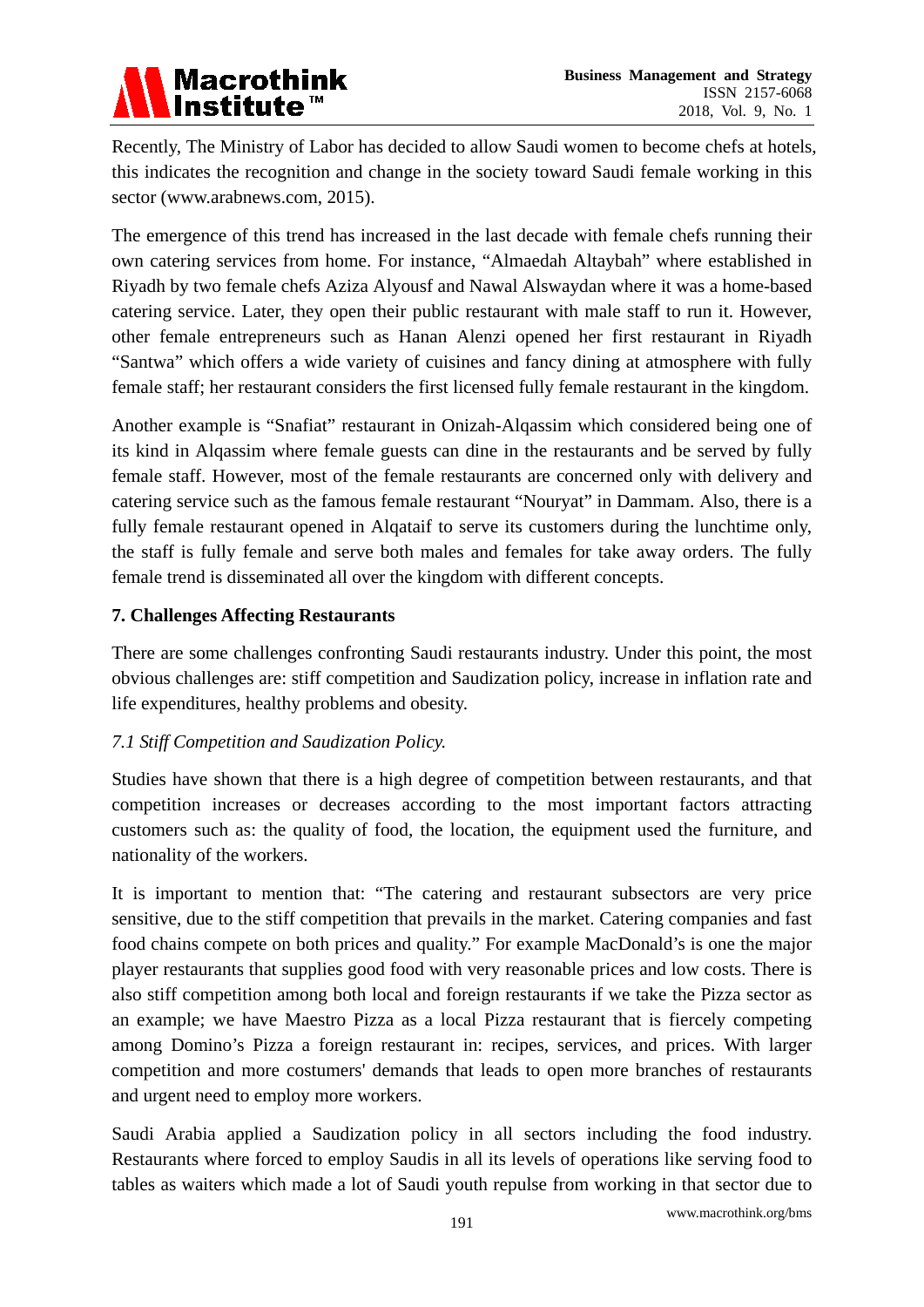# **Macrothink** Institute

the customs and traditions of the community. Table 4 (Number of Saudi and Non-Saudi employees in Restaurants Sectors) indicates updated information about restaurants employees in Saudi Arabia which adopted from website (www.stats.gov.sa/ar, 2018).

|                     | Male    | Female | Total   |
|---------------------|---------|--------|---------|
| Saudi employees     | 25,330  | 7,337  | 32,660  |
| Non-Saudi employees | 237,768 | 4,166  | 241,906 |
| Total               | 263,099 | 11,506 | 274,566 |

Table 4. Number of Saudi and Non-Saudi employees in Restaurants Sectors

#### Source:<http://www.stats.gov.sa/ar>

# *7.2 Increases in the Inflation Rate & Life Expenditures.*

Saudi economists refer to the unbalanced gap between the increase of goods costs and the individual income. While the first rises dramatically by 700%, the second grows sluggishly by 66% (www.aleqt.com, 2012). This discrepancy may lead to economical catastrophes, especially in a consumed-based country like Saudi Arabia. Under this respect, if that problem is not taken seriously by governmental agencies, it would affect society-wellbeing and economic growth. The inflation rate increases twice from 2.3% in Dec. 2015 to 4.3% in Feb. 2016 (www.sama.gov.sa, 2018). In addition, there was a dramatic increase in gas, electricity and water costs which could lead to an increase in operating costs for restaurants in the future.

# *7.3 Healthy Problems and Obesity.*

Experts examined the relation between eating at restaurants and obesity found that the more you eat out, the more likely you are to be obese. According to a research conducted by King Saud University, found that 70% of Saudi males and 75% of Saudi females are obese (www.arabnews.com, 2016). Obesity is not just the problem, a variety of other health problems attached to the increased of consuming habits of unhealthy food. These problems may arise due to the low nutritional values, the high fats, calories and sodium contents in the meals.

# **8. Where Are the Restaurants Headed To?**

Many Saudi experts and researchers anticipate that there will be 5% growth in restaurants and cafes industry because Saudis consume more than 8 million meals monthly. Additionally, there is a study shows that the industry of restaurants in Saudi Arabia achieved the most rapid growth in the Middle East due to social, cultural, and economic changes. Thus, it is very important to improve this sector and provide qualified training programs for employees. Also municipalities should activate accreditation systems in order to improve skillful and scientific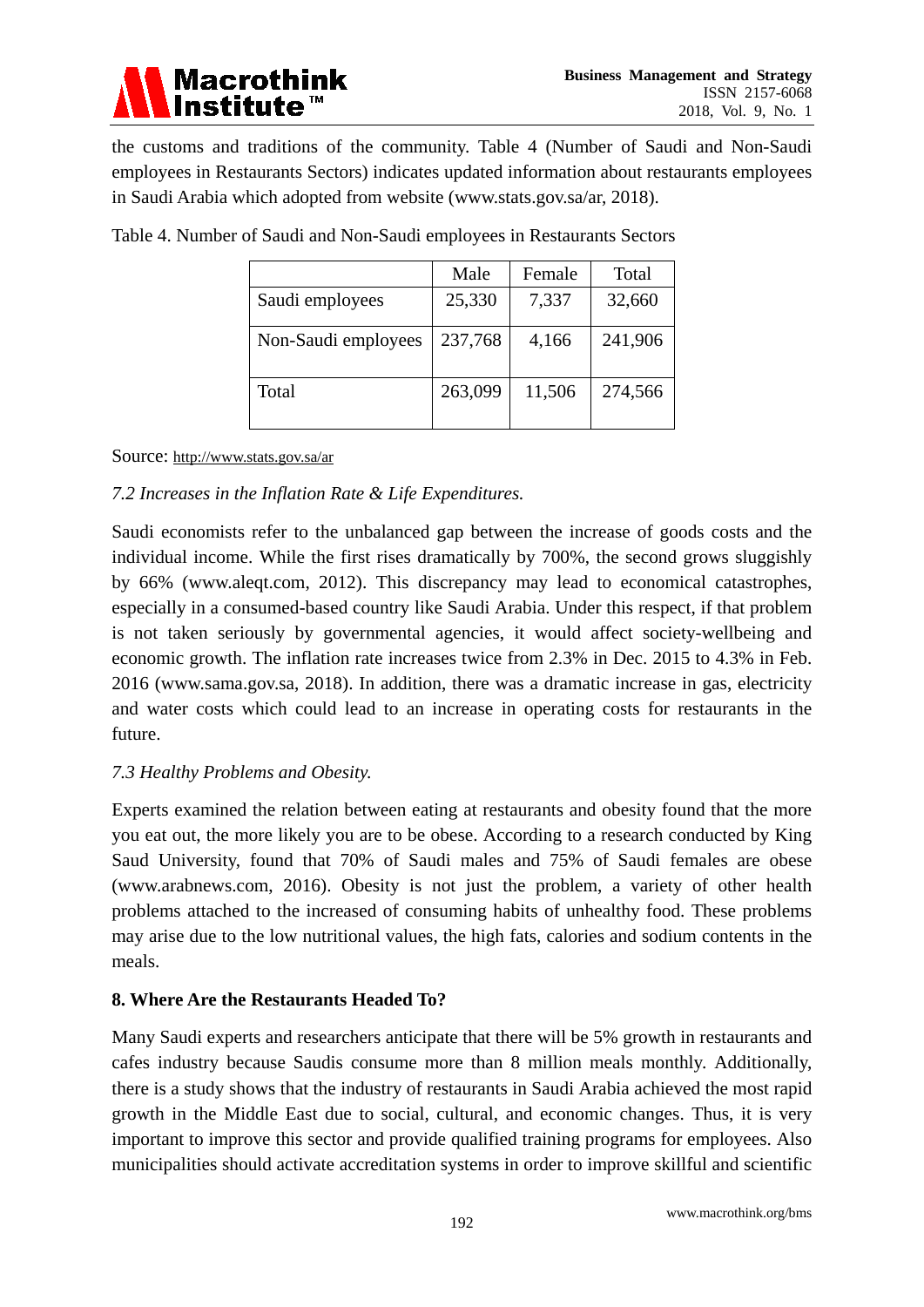

performance, and increase the awareness of healthy concept in food production inside restaurants.

The activities of restaurants sectors is not restricted on traditional restaurants that just serve food, it includes other activities like catering companies, kitchens that cooked for parties, ice-cream and juice shops. According to General Authority for Statistics [\(http://www.stats.gov.sa/ar\)](http://www.stats.gov.sa/ar); there are almost 16 activities that restaurants sector offers in table 5 (Restaurants Sector Activities in Saudi Arabia). Mainly, this indicates the diversified functions of restaurants sectors and its fast expansion over all Kingdom of Saudi Arabia.

Table 5. Restaurants Sector Activities in Saudi Arabia.

| Restaurants activities                    | Total  |
|-------------------------------------------|--------|
| Restaurants with the services             | 15,839 |
| Cafeterias                                | 26,994 |
| <b>Fast Food Restaurants</b>              | 8,834  |
| Pizza Restaurants (Take out)              | 216    |
| <b>Serving Food Restaurants</b>           | 811    |
| <b>Food Preparation Kiosk</b>             | 379    |
| Food Preparation companies                | 218    |
| Kitchens of Preparing Banquet and parties | 3,231  |
| Other food services                       | 115    |
| Serving Beverages shops                   | 252    |
| Coffee shops                              | 3,500  |
| <b>Traditional cafes</b>                  | 197    |
| Cafes serving Shisha (hubble-bubble)      | 933    |
| Internet-Cafes                            | 562    |
| Ice-cream shops                           | 634    |
| Juice shops                               | 569    |
| Total                                     | 63,284 |

Source:<http://www.stats.gov.sa/ar>

#### **References**

(JETRO), J. E. (2015). *Feasibility Assessment For Entry into Saudi Arabia's Services Sectors.*

*agriculture.vic.gov.au/agriculture*. (2018, Mar.). Retrieved Mar. 2018, from agriculture.vic.gov.au:

http://agriculture.vic.gov.au/\_\_data/assets/image/0018/233127/fig1\_channels.jpg

*arabic.arabianbusiness.com*. (2016, Jan). Retrieved Mar. 2018, from arabic.arabianbusiness.com:

http://arabic.arabianbusiness.com/politics-economics/2016/jan/9/404406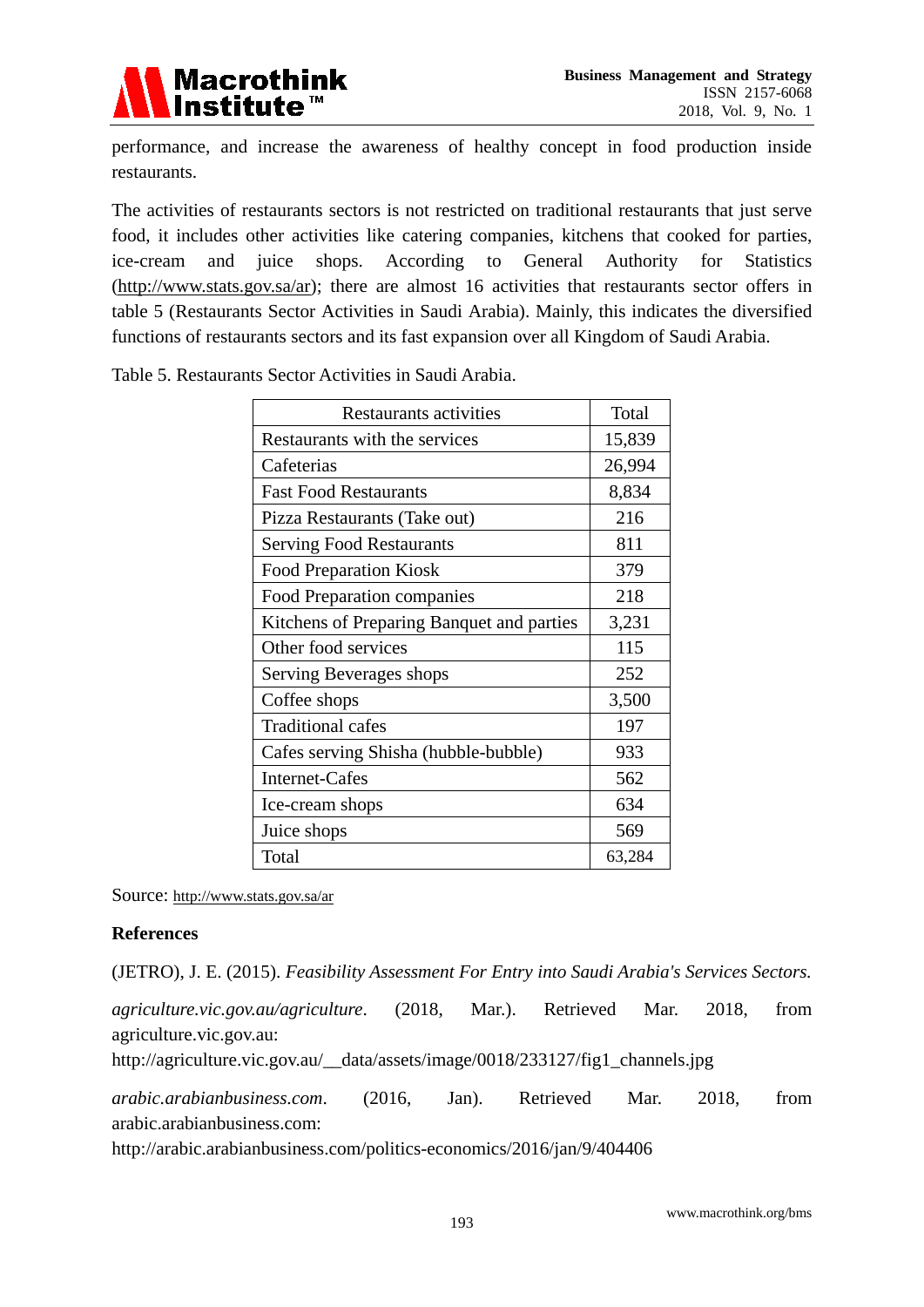

Assad, S. W. (2008). The Rise of Consumerism in Saudi Arabian Society. *Journal of Commerce and Management*, *17*(1/2), 73-104. [https://doi.org/10.1108/10569210710774767](http://dx.doi.org/10.1108/10569210710774767)

Kukko, R., & Al-Aali, A. (2015). What, Who, How and Where: Retailing Industry in Saudi Arabia. *Journal of Competitiveness Studies*, *23*(3), 54-69.

Tunclap, S. (1991). Problems and Prospects for Franchising in the Arabian Peninsula: the Case of Saudi Arabia. *international journal of retail & distribution management*, *19*(4), pp.28-37. https://doi.org/10.1108/09590559110000637

*www.aleqt.com*. (2012, Oct.). Retrieved April 2018, from www.aleqt.com: http://www.aleqt.com/2012/10/15/article\_701662.html

*www.al-madina.com*. (2014, Oct. 15). Retrieved April 2018, from www.al-madina.com: http://www.al-madina.com/node/563100

*www.al-madina.com*. (2014, Oct. 25). Retrieved April 2018, from www.al-madina.com: http://www.al-madina.com/node/565296

*www.alriyadh.com*. (2012, April). Retrieved April 2018, from www.alriyadh.com: www.alriyadh.com/726673

*www.alriyadh.com*. (2013, July). Retrieved April 2018, from www.alriyadh.com: http://www.alriyadh.com/854570

*www.alriyadh.com*. (2014, Dec.). Retrieved April 2018, from www.alriyadh.com: http://www.alriyadh.com/1002988

*www.alriyadh.com*. (2014, Sept. 16). Retrieved Mar 2018, from www.alriyadh.com: www.alriyadh.com/976708

*www.alriyadhtrading.com*. (2018, April). Retrieved April 2018, from www.alriyadhtrading.com:

http://www.alriyadhtrading.com/show\_content\_sub.php?CUV=54&Model=&SubModel=11 &ID=1595&ShowAll=On

*www.applebeesksa.com*. (2018, Mar.). Retrieved Mar 2018, from www.applebeesksa.com: http://www.applebeesksa.com/aboutus.html

*www.arabnews.com.* (2015, June 23). Retrieved April 2018, from www.arabnews.com : http://www.arabnews.com/news/766186

*www.arabnews.com*. (2016, Jan. 3). Retrieved April 2018, from www.arabnews.com: http://www.arabnews.com/saudi-arabia/news/859546

*www.archive.aawsat.com*. (2010, May 20). Retrieved April 2018, from www.archive.aawsat.com:

http://archive.aawsat.com/details.asp?issueno=11700&article=570270#.VwjWR\_krLIU